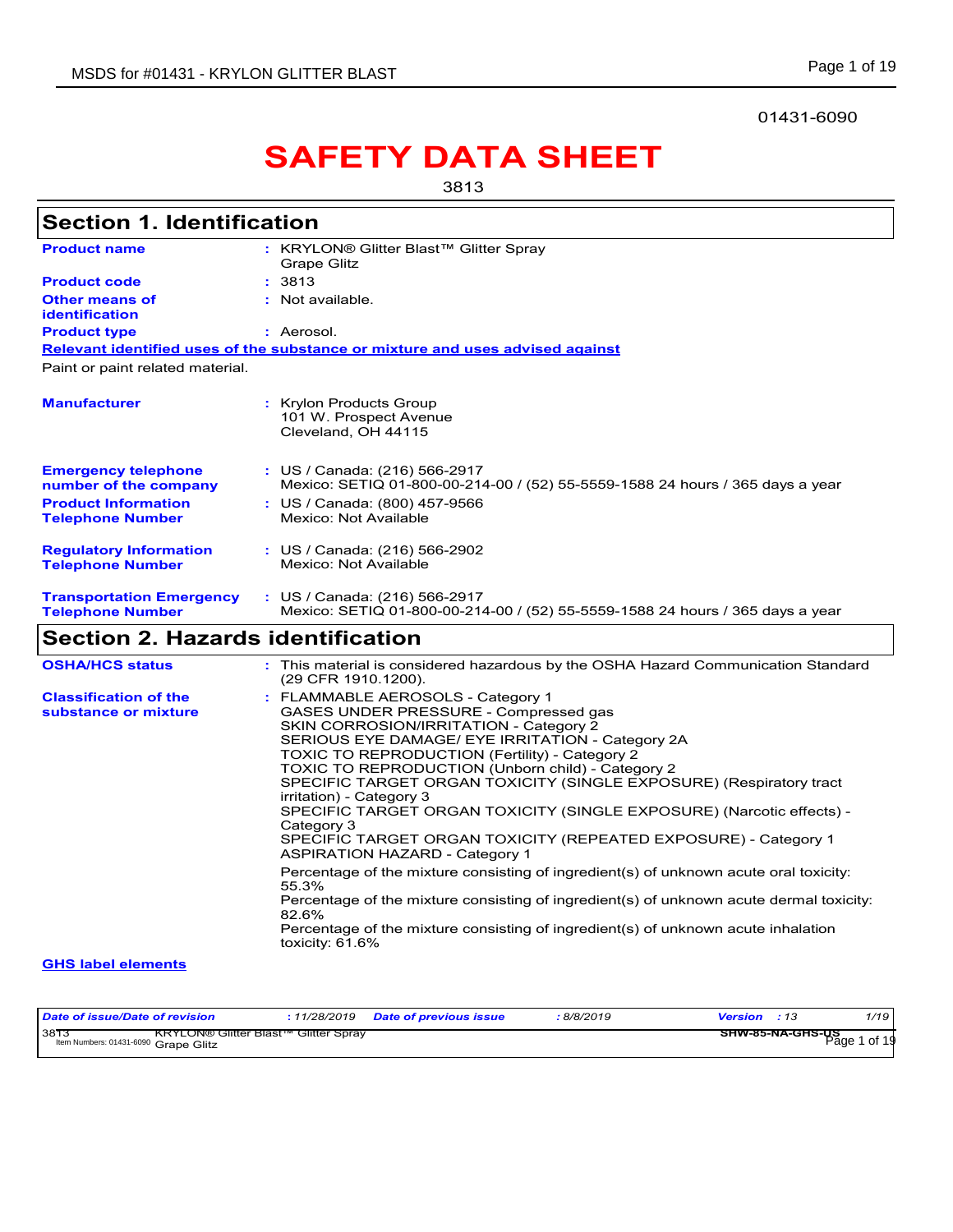# **Section 2. Hazards identification**

| <b>Hazard pictograms</b>                   | ÷                                                                                                                                                                                                                                                                                                                                                                                                                                                                                                                                                                                                                                                                                   |
|--------------------------------------------|-------------------------------------------------------------------------------------------------------------------------------------------------------------------------------------------------------------------------------------------------------------------------------------------------------------------------------------------------------------------------------------------------------------------------------------------------------------------------------------------------------------------------------------------------------------------------------------------------------------------------------------------------------------------------------------|
| <b>Signal word</b>                         | : Danger                                                                                                                                                                                                                                                                                                                                                                                                                                                                                                                                                                                                                                                                            |
| <b>Hazard statements</b>                   | : Extremely flammable aerosol.<br>Contains gas under pressure; may explode if heated.<br>Causes serious eve irritation.<br>Causes skin irritation.<br>Suspected of damaging fertility or the unborn child.<br>May be fatal if swallowed and enters airways.<br>May cause respiratory irritation.<br>May cause drowsiness or dizziness.<br>Causes damage to organs through prolonged or repeated exposure.                                                                                                                                                                                                                                                                           |
| <b>Precautionary statements</b>            |                                                                                                                                                                                                                                                                                                                                                                                                                                                                                                                                                                                                                                                                                     |
| <b>General</b>                             | : Read label before use. Keep out of reach of children. If medical advice is needed,<br>have product container or label at hand.                                                                                                                                                                                                                                                                                                                                                                                                                                                                                                                                                    |
| <b>Prevention</b>                          | : Obtain special instructions before use. Do not handle until all safety precautions have<br>been read and understood. Wear protective gloves. Wear eye or face protection.<br>Wear protective clothing. Keep away from heat, hot surfaces, sparks, open flames and<br>other ignition sources. No smoking. Do not spray on an open flame or other ignition<br>source. Use only outdoors or in a well-ventilated area. Do not breathe dust or mist. Do<br>not eat, drink or smoke when using this product. Wash hands thoroughly after handling.<br>Pressurized container: Do not pierce or burn, even after use.                                                                    |
| <b>Response</b>                            | Get medical attention if you feel unwell. IF exposed or concerned: Get medical<br>attention. IF INHALED: Remove person to fresh air and keep comfortable for breathing.<br>Call a POISON CENTER or physician if you feel unwell. IF SWALLOWED:<br>Immediately call a POISON CENTER or physician. Do NOT induce vomiting. IF ON<br>SKIN: Wash with plenty of soap and water. Take off contaminated clothing and wash it<br>before reuse. If skin irritation occurs: Get medical attention. IF IN EYES: Rinse<br>cautiously with water for several minutes. Remove contact lenses, if present and easy<br>to do. Continue rinsing. If eye irritation persists: Get medical attention. |
| <b>Storage</b>                             | : Store locked up. Protect from sunlight. Do not expose to temperatures exceeding 50<br>°C/122 °F. Store in a well-ventilated place.                                                                                                                                                                                                                                                                                                                                                                                                                                                                                                                                                |
| <b>Disposal</b>                            | Dispose of contents and container in accordance with all local, regional, national and<br>÷.<br>international regulations.                                                                                                                                                                                                                                                                                                                                                                                                                                                                                                                                                          |
| <b>Supplemental label</b>                  | DELAYED EFFECTS FROM LONG TERM OVEREXPOSURE. Contains solvents which                                                                                                                                                                                                                                                                                                                                                                                                                                                                                                                                                                                                                |
| elements                                   | can cause permanent brain and nervous system damage. Intentional misuse by<br>deliberately concentrating and inhaling the contents can be harmful or fatal. WARNING:<br>This product contains chemicals known to the State of California to cause cancer and<br>birth defects or other reproductive harm.<br>Please refer to the SDS for additional information. Keep out of reach of children. Keep                                                                                                                                                                                                                                                                                |
|                                            | upright in a cool, dry place. Do not discard empty can in trash compactor.                                                                                                                                                                                                                                                                                                                                                                                                                                                                                                                                                                                                          |
| <b>Hazards not otherwise</b><br>classified | : None known.                                                                                                                                                                                                                                                                                                                                                                                                                                                                                                                                                                                                                                                                       |

# **Section 3. Composition/information on ingredients**

```
Substance/mixture
               : Mixture
```

| <b>Other means of</b> | : Not available. |
|-----------------------|------------------|
| identification        |                  |

### **CAS number/other identifiers**

| Date of issue/Date of revision                                                             | 11/28/2019 | <b>Date of previous issue</b> | 8/8/2019 | <b>Version</b> |                         | 2/19           |
|--------------------------------------------------------------------------------------------|------------|-------------------------------|----------|----------------|-------------------------|----------------|
| 38T<br><b>KRYLON® Glitter Blast™ Glitter Sprav</b><br>Item Numbers: 01431-6090 Grape Glitz |            |                               |          |                | <b>SHW-85-NA-GHS-US</b> | $Paae$ 2 of 19 |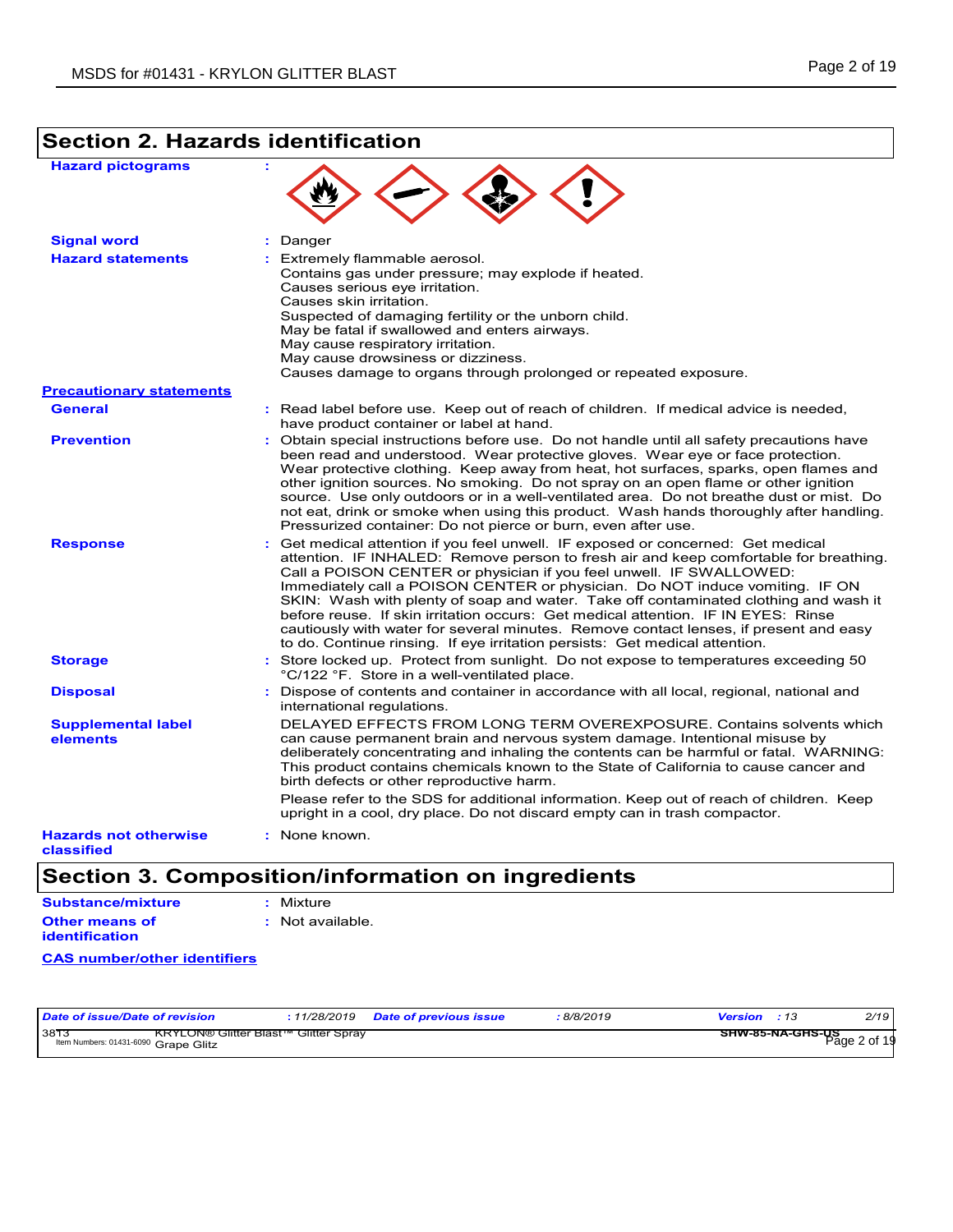# **Section 3. Composition/information on ingredients**

| <b>Ingredient name</b>              | % by weight | <b>CAS number</b>                   |
|-------------------------------------|-------------|-------------------------------------|
| Propane                             | 225 - ≤50   | $\overline{\phantom{a}}$<br>74-98-6 |
| Hexane                              | l≥10 - ≤25  | 110-54-3                            |
| 2-Methylpentane                     | $\leq 10$   | 107-83-5                            |
| <b>Stoddard Solvent</b>             | $≤10$       | 8052-41-3                           |
| Polyester                           | $\leq 10$   | 25038-59-9                          |
| Light Aliphatic Hydrocarbon Solvent | $≤10$       | 68410-97-9                          |
| 3-Methylpentane                     | ≤5          | 96-14-0                             |
| 2,3-Dimethylbutane                  | ≤5          | 79-29-8                             |
| Cyclohexane                         | ≤3          | 110-82-7                            |
| 2,2-Dimethylbutane                  | ≤3          | 75-83-2                             |
| <b>Nonane</b>                       | <1          | 111-84-2                            |
| 1,2,4-Trimethylbenzene              | $<$ 1       | 95-63-6                             |
| Cyclopentane                        | <1          | 287-92-3                            |

Any concentration shown as a range is to protect confidentiality or is due to batch variation.

**There are no additional ingredients present which, within the current knowledge of the supplier and in the concentrations applicable, are classified as hazardous to health and hence require reporting in this section.**

**Occupational exposure limits, if available, are listed in Section 8.**

## **Section 4. First aid measures**

| <b>Description of necessary first aid measures</b>                                          |                                                                                                                                                                                                                                                                                                                                                                                                                                                                                                                                                                                                                                                                                                                                                                                                                                                 |
|---------------------------------------------------------------------------------------------|-------------------------------------------------------------------------------------------------------------------------------------------------------------------------------------------------------------------------------------------------------------------------------------------------------------------------------------------------------------------------------------------------------------------------------------------------------------------------------------------------------------------------------------------------------------------------------------------------------------------------------------------------------------------------------------------------------------------------------------------------------------------------------------------------------------------------------------------------|
| <b>Eye contact</b>                                                                          | : Immediately flush eyes with plenty of water, occasionally lifting the upper and lower<br>eyelids. Check for and remove any contact lenses. Continue to rinse for at least 10<br>minutes. Get medical attention.                                                                                                                                                                                                                                                                                                                                                                                                                                                                                                                                                                                                                               |
| <b>Inhalation</b>                                                                           | Remove victim to fresh air and keep at rest in a position comfortable for breathing. If it<br>is suspected that fumes are still present, the rescuer should wear an appropriate mask<br>or self-contained breathing apparatus. If not breathing, if breathing is irregular or if<br>respiratory arrest occurs, provide artificial respiration or oxygen by trained personnel. It<br>may be dangerous to the person providing aid to give mouth-to-mouth resuscitation.<br>Get medical attention. If necessary, call a poison center or physician. If unconscious,<br>place in recovery position and get medical attention immediately. Maintain an open<br>airway. Loosen tight clothing such as a collar, tie, belt or waistband.                                                                                                              |
| <b>Skin contact</b>                                                                         | : Flush contaminated skin with plenty of water. Remove contaminated clothing and<br>shoes. Continue to rinse for at least 10 minutes. Get medical attention. Wash clothing<br>before reuse. Clean shoes thoroughly before reuse.                                                                                                                                                                                                                                                                                                                                                                                                                                                                                                                                                                                                                |
| <b>Ingestion</b>                                                                            | : Get medical attention immediately. Call a poison center or physician. Wash out mouth<br>with water. Remove dentures if any. Remove victim to fresh air and keep at rest in a<br>position comfortable for breathing. If material has been swallowed and the exposed<br>person is conscious, give small quantities of water to drink. Stop if the exposed person<br>feels sick as vomiting may be dangerous. Aspiration hazard if swallowed. Can enter<br>lungs and cause damage. Do not induce vomiting. If vomiting occurs, the head should<br>be kept low so that vomit does not enter the lungs. Never give anything by mouth to an<br>unconscious person. If unconscious, place in recovery position and get medical<br>attention immediately. Maintain an open airway. Loosen tight clothing such as a collar,<br>tie, belt or waistband. |
| <b>Most important symptoms/effects, acute and delayed</b>                                   |                                                                                                                                                                                                                                                                                                                                                                                                                                                                                                                                                                                                                                                                                                                                                                                                                                                 |
| <b>Potential acute health effects</b>                                                       |                                                                                                                                                                                                                                                                                                                                                                                                                                                                                                                                                                                                                                                                                                                                                                                                                                                 |
| <b>Eye contact</b>                                                                          | : Causes serious eve irritation.                                                                                                                                                                                                                                                                                                                                                                                                                                                                                                                                                                                                                                                                                                                                                                                                                |
| <b>Inhalation</b>                                                                           | : Can cause central nervous system (CNS) depression. May cause drowsiness or<br>dizziness. May cause respiratory irritation.                                                                                                                                                                                                                                                                                                                                                                                                                                                                                                                                                                                                                                                                                                                    |
| <b>Skin contact</b>                                                                         | : Causes skin irritation.                                                                                                                                                                                                                                                                                                                                                                                                                                                                                                                                                                                                                                                                                                                                                                                                                       |
| <b>Date of issue/Date of revision</b>                                                       | 3/19<br>: 11/28/2019<br>Version : 13<br><b>Date of previous issue</b><br>:8/8/2019                                                                                                                                                                                                                                                                                                                                                                                                                                                                                                                                                                                                                                                                                                                                                              |
| 3813<br><b>KRYLON® Glitter Blast™ Glitter Spray</b><br>Item Numbers: 01431-6090 Grape Glitz | SHW-85-NA-GHS-US<br>Page 3 of 19                                                                                                                                                                                                                                                                                                                                                                                                                                                                                                                                                                                                                                                                                                                                                                                                                |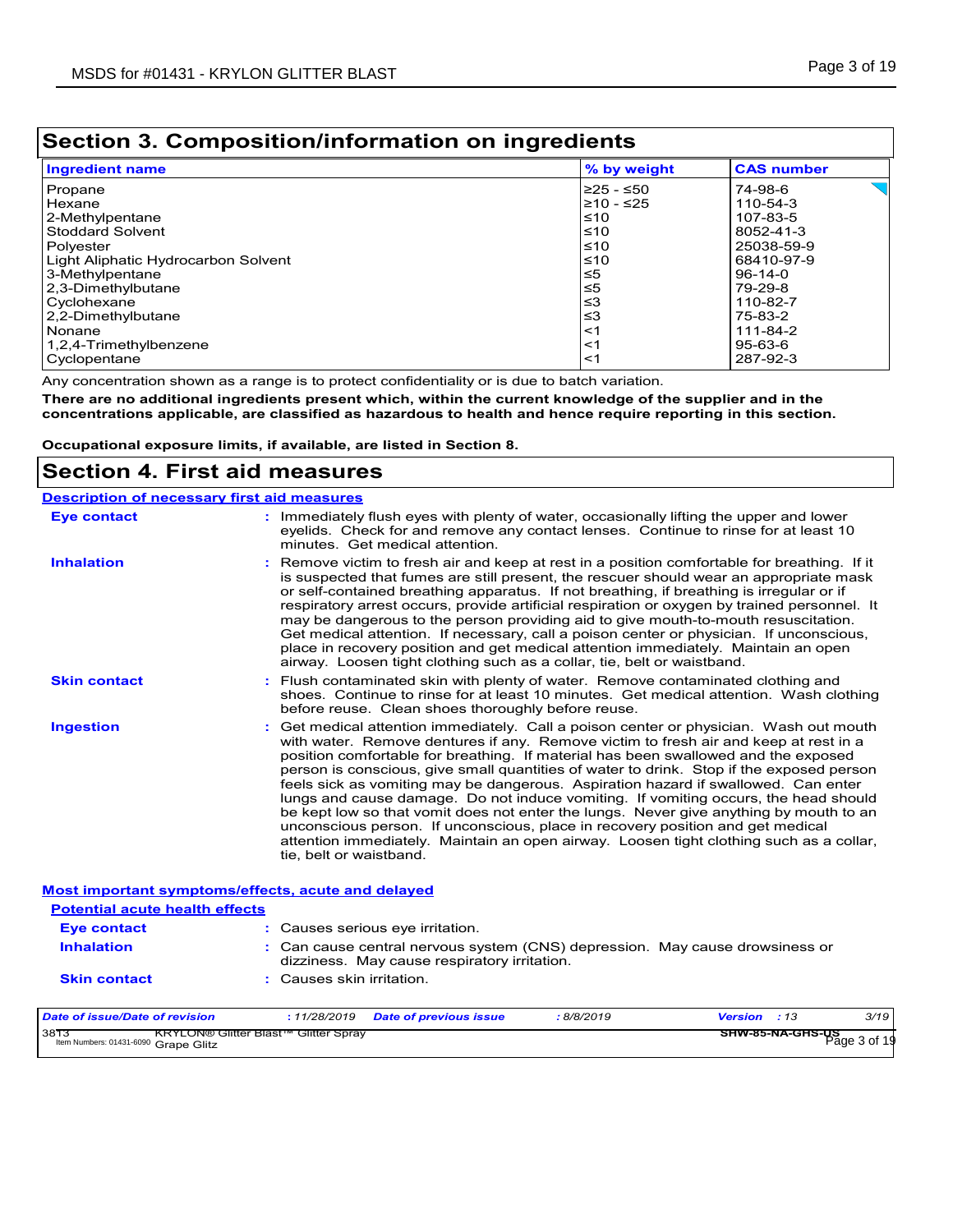| <b>Ingestion</b>                  | : Can cause central nervous system (CNS) depression. May be fatal if swallowed and<br>enters airways.                                                                                                                                                                   |
|-----------------------------------|-------------------------------------------------------------------------------------------------------------------------------------------------------------------------------------------------------------------------------------------------------------------------|
| Over-exposure signs/symptoms      |                                                                                                                                                                                                                                                                         |
| <b>Eye contact</b>                | : Adverse symptoms may include the following:<br>pain or irritation<br>watering<br>redness                                                                                                                                                                              |
| <b>Inhalation</b>                 | : Adverse symptoms may include the following:<br>respiratory tract irritation<br>coughing<br>nausea or vomiting<br>headache<br>drowsiness/fatique<br>dizziness/vertigo<br>unconsciousness<br>reduced fetal weight<br>increase in fetal deaths<br>skeletal malformations |
| <b>Skin contact</b>               | : Adverse symptoms may include the following:<br>irritation<br>redness<br>reduced fetal weight<br>increase in fetal deaths<br>skeletal malformations                                                                                                                    |
| <b>Ingestion</b>                  | : Adverse symptoms may include the following:<br>nausea or vomiting<br>reduced fetal weight<br>increase in fetal deaths<br>skeletal malformations                                                                                                                       |
|                                   | Indication of immediate medical attention and special treatment needed, if necessary                                                                                                                                                                                    |
| <b>Notes to physician</b>         | : Treat symptomatically. Contact poison treatment specialist immediately if large<br>quantities have been ingested or inhaled.                                                                                                                                          |
| <b>Specific treatments</b>        | : No specific treatment.                                                                                                                                                                                                                                                |
| <b>Protection of first-aiders</b> | : No action shall be taken involving any personal risk or without suitable training. If it is                                                                                                                                                                           |

suspected that fumes are still present, the rescuer should wear an appropriate mask or self-contained breathing apparatus. It may be dangerous to the person providing aid to

# **Section 4. First aid measures**

**See toxicological information (Section 11)**

## **Section 5. Fire-fighting measures**

| <b>Extinguishing media</b>             |                                                                 |
|----------------------------------------|-----------------------------------------------------------------|
| <b>Suitable extinguishing</b><br>media | : Use an extinguishing agent suitable for the surrounding fire. |
| Unsuitable extinguishing<br>media      | : None known.                                                   |

give mouth-to-mouth resuscitation.

| Date of issue/Date of revision                                                                          | 11/28/2019 | <b>Date of previous issue</b> | 8/8/2019 | <b>Version</b> : 13 | 4/19                                    |
|---------------------------------------------------------------------------------------------------------|------------|-------------------------------|----------|---------------------|-----------------------------------------|
| 38 <sup>73</sup><br><b>KRYLON® Glitter Blast™ Glitter Sprav</b><br>Item Numbers: 01431-6090 Grape Glitz |            |                               |          |                     | <b>SHW-85-NA-GHS-US</b><br>Page 4 of 19 |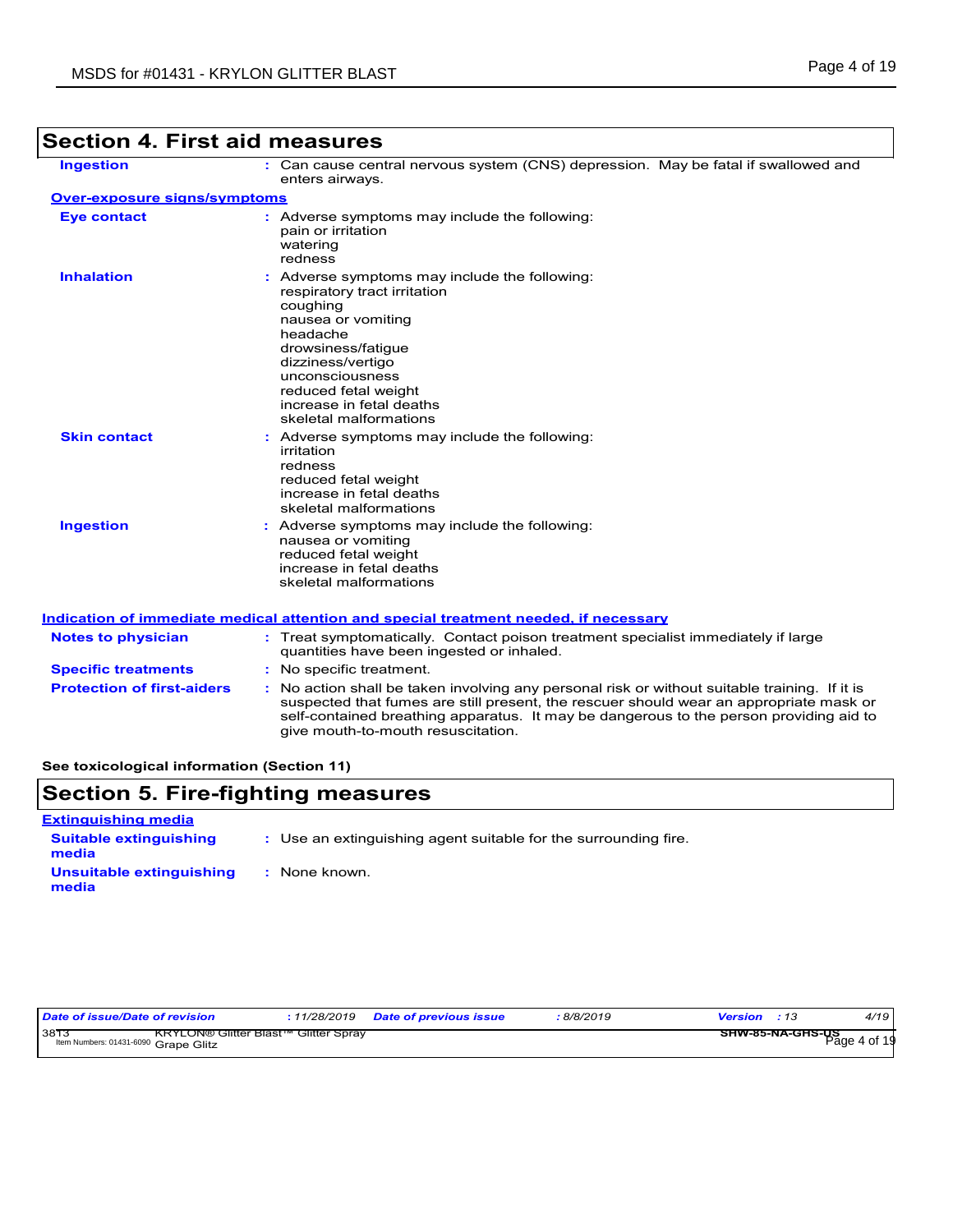# **Section 5. Fire-fighting measures**

| <b>Specific hazards arising</b><br>from the chemical     | : Extremely flammable aerosol. Runoff to sewer may create fire or explosion hazard. In<br>a fire or if heated, a pressure increase will occur and the container may burst, with the<br>risk of a subsequent explosion. Gas may accumulate in low or confined areas or travel<br>a considerable distance to a source of ignition and flash back, causing fire or explosion.<br>Bursting aerosol containers may be propelled from a fire at high speed. Fire water<br>contaminated with this material must be contained and prevented from being discharged<br>to any waterway, sewer or drain. |
|----------------------------------------------------------|-----------------------------------------------------------------------------------------------------------------------------------------------------------------------------------------------------------------------------------------------------------------------------------------------------------------------------------------------------------------------------------------------------------------------------------------------------------------------------------------------------------------------------------------------------------------------------------------------|
| <b>Hazardous thermal</b><br>decomposition products       | Decomposition products may include the following materials:<br>carbon dioxide<br>carbon monoxide                                                                                                                                                                                                                                                                                                                                                                                                                                                                                              |
| <b>Special protective actions</b><br>for fire-fighters   | : Promptly isolate the scene by removing all persons from the vicinity of the incident if<br>there is a fire. No action shall be taken involving any personal risk or without suitable<br>training. Move containers from fire area if this can be done without risk. Use water<br>spray to keep fire-exposed containers cool.                                                                                                                                                                                                                                                                 |
| <b>Special protective</b><br>equipment for fire-fighters | : Fire-fighters should wear appropriate protective equipment and self-contained breathing<br>apparatus (SCBA) with a full face-piece operated in positive pressure mode.                                                                                                                                                                                                                                                                                                                                                                                                                      |

## **Section 6. Accidental release measures**

|                                                              | Personal precautions, protective equipment and emergency procedures                                                                                                                                                                                                                                                                                                                                                                                                                                                                                                                                                                                                                                                                                                              |
|--------------------------------------------------------------|----------------------------------------------------------------------------------------------------------------------------------------------------------------------------------------------------------------------------------------------------------------------------------------------------------------------------------------------------------------------------------------------------------------------------------------------------------------------------------------------------------------------------------------------------------------------------------------------------------------------------------------------------------------------------------------------------------------------------------------------------------------------------------|
| For non-emergency<br>personnel                               | : No action shall be taken involving any personal risk or without suitable training.<br>Evacuate surrounding areas. Keep unnecessary and unprotected personnel from<br>entering. In the case of aerosols being ruptured, care should be taken due to the rapid<br>escape of the pressurized contents and propellant. If a large number of containers are<br>ruptured, treat as a bulk material spillage according to the instructions in the clean-up<br>section. Do not touch or walk through spilled material. Shut off all ignition sources. No<br>flares, smoking or flames in hazard area. Avoid breathing vapor or mist. Provide<br>adequate ventilation. Wear appropriate respirator when ventilation is inadequate. Put<br>on appropriate personal protective equipment. |
| For emergency responders                                     | If specialized clothing is required to deal with the spillage, take note of any information in<br>÷.<br>Section 8 on suitable and unsuitable materials. See also the information in "For non-<br>emergency personnel".                                                                                                                                                                                                                                                                                                                                                                                                                                                                                                                                                           |
| <b>Environmental precautions</b>                             | : Avoid dispersal of spilled material and runoff and contact with soil, waterways, drains<br>and sewers. Inform the relevant authorities if the product has caused environmental<br>pollution (sewers, waterways, soil or air). Water polluting material. May be harmful to<br>the environment if released in large quantities.                                                                                                                                                                                                                                                                                                                                                                                                                                                  |
| <b>Methods and materials for containment and cleaning up</b> |                                                                                                                                                                                                                                                                                                                                                                                                                                                                                                                                                                                                                                                                                                                                                                                  |
| <b>Small spill</b>                                           | : Stop leak if without risk. Move containers from spill area. Use spark-proof tools and<br>explosion-proof equipment. Dilute with water and mop up if water-soluble. Alternatively,<br>or if water-insoluble, absorb with an inert dry material and place in an appropriate waste<br>disposal container. Dispose of via a licensed waste disposal contractor.                                                                                                                                                                                                                                                                                                                                                                                                                    |
| <b>Large spill</b>                                           | : Stop leak if without risk. Move containers from spill area. Use spark-proof tools and<br>explosion-proof equipment. Approach release from upwind. Prevent entry into sewers,<br>water courses, basements or confined areas. Wash spillages into an effluent treatment<br>plant or proceed as follows. Contain and collect spillage with non-combustible,<br>absorbent material e.g. sand, earth, vermiculite or diatomaceous earth and place in<br>container for disposal according to local regulations (see Section 13). Dispose of via a<br>licensed waste disposal contractor. Contaminated absorbent material may pose the<br>same hazard as the spilled product. Note: see Section 1 for emergency contact<br>information and Section 13 for waste disposal.             |

| Date of issue/Date of revision               | : 11/28/2019                                | <b>Date of previous issue</b> | 8/8/2019 | <b>Version</b> : 13 |                  | 5/19         |
|----------------------------------------------|---------------------------------------------|-------------------------------|----------|---------------------|------------------|--------------|
| 3873<br>Item Numbers: 01431-6090 Grape Glitz | <b>KRYLON® Glitter Blast™ Glitter Spray</b> |                               |          |                     | SHW-85-NA-GHS-US | Page 5 of 19 |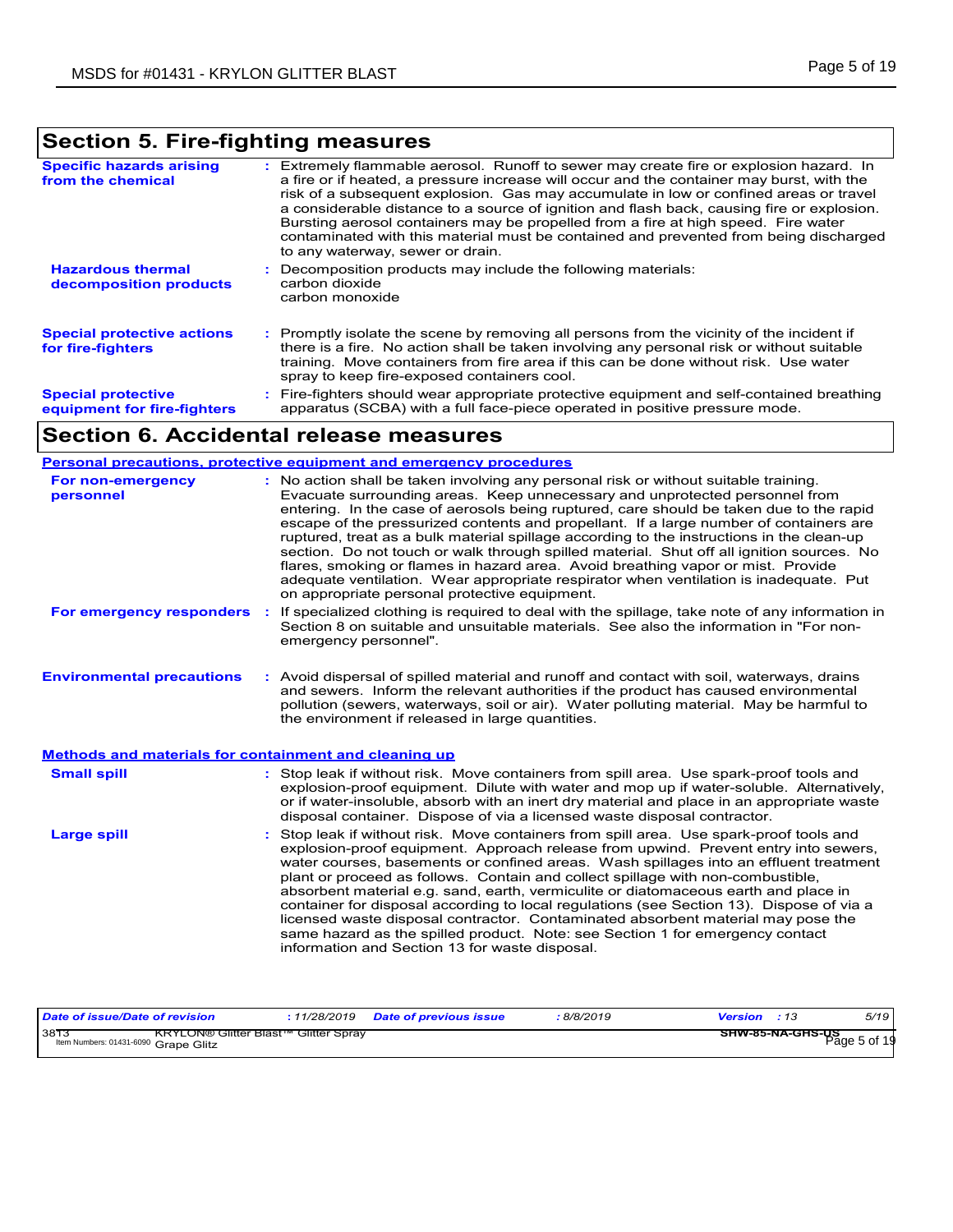# **Section 7. Handling and storage**

| <b>Precautions for safe handling</b>                                             |                                                                                                                                                                                                                                                                                                                                                                                                                                                                                                                                                                                                                                                                                                                                                                                                                                                                                                                               |
|----------------------------------------------------------------------------------|-------------------------------------------------------------------------------------------------------------------------------------------------------------------------------------------------------------------------------------------------------------------------------------------------------------------------------------------------------------------------------------------------------------------------------------------------------------------------------------------------------------------------------------------------------------------------------------------------------------------------------------------------------------------------------------------------------------------------------------------------------------------------------------------------------------------------------------------------------------------------------------------------------------------------------|
| <b>Protective measures</b>                                                       | : Put on appropriate personal protective equipment (see Section 8). Pressurized<br>container: protect from sunlight and do not expose to temperatures exceeding 50°C. Do<br>not pierce or burn, even after use. Avoid exposure - obtain special instructions before<br>use. Avoid exposure during pregnancy. Do not handle until all safety precautions have<br>been read and understood. Do not get in eyes or on skin or clothing. Do not breathe<br>vapor or mist. Do not swallow. Avoid breathing gas. Avoid release to the environment.<br>Use only with adequate ventilation. Wear appropriate respirator when ventilation is<br>inadequate. Store and use away from heat, sparks, open flame or any other ignition<br>source. Use explosion-proof electrical (ventilating, lighting and material handling)<br>equipment. Use only non-sparking tools. Empty containers retain product residue and<br>can be hazardous. |
| <b>Advice on general</b><br>occupational hygiene                                 | : Eating, drinking and smoking should be prohibited in areas where this material is<br>handled, stored and processed. Workers should wash hands and face before eating,<br>drinking and smoking. Remove contaminated clothing and protective equipment before<br>entering eating areas. See also Section 8 for additional information on hygiene<br>measures.                                                                                                                                                                                                                                                                                                                                                                                                                                                                                                                                                                 |
| <b>Conditions for safe storage,</b><br>including any<br><b>incompatibilities</b> | : Store in accordance with local regulations. Store away from direct sunlight in a dry, cool<br>and well-ventilated area, away from incompatible materials (see Section 10) and food<br>and drink. Protect from sunlight. Store locked up. Eliminate all ignition sources. Use<br>appropriate containment to avoid environmental contamination. See Section 10 for<br>incompatible materials before handling or use.                                                                                                                                                                                                                                                                                                                                                                                                                                                                                                          |

## **Section 8. Exposure controls/personal protection**

### **Control parameters**

**Occupational exposure limits (OSHA United States)**

| <b>Ingredient name</b>                | CAS#                                          | <b>Exposure limits</b>                                                                                                                                                                                                                                                                                             |
|---------------------------------------|-----------------------------------------------|--------------------------------------------------------------------------------------------------------------------------------------------------------------------------------------------------------------------------------------------------------------------------------------------------------------------|
| Propane                               | 74-98-6                                       | NIOSH REL (United States, 10/2016).<br>TWA: 1000 ppm 10 hours.<br>TWA: 1800 mg/m <sup>3</sup> 10 hours.<br>OSHA PEL (United States, 5/2018).<br>TWA: 1000 ppm 8 hours.<br>TWA: $1800 \text{ mg/m}^3$ 8 hours.<br>ACGIH TLV (United States, 3/2019). Oxygen<br>Depletion [Asphyxiant]. Explosive potential.         |
| Hexane                                | 110-54-3                                      | ACGIH TLV (United States, 3/2019).<br>Absorbed through skin.<br>TWA: 50 ppm 8 hours.<br>NIOSH REL (United States, 10/2016).<br>TWA: 50 ppm 10 hours.<br>TWA: 180 mg/m <sup>3</sup> 10 hours.<br>OSHA PEL (United States, 5/2018).<br>TWA: 500 ppm 8 hours.<br>TWA: $1800 \text{ mg/m}^3$ 8 hours.                  |
| 2-Methylpentane                       | 107-83-5                                      | ACGIH TLV (United States, 3/2019).<br>TWA: 500 ppm 8 hours.<br>TWA: 1760 mg/m <sup>3</sup> 8 hours.<br>STEL: 1000 ppm 15 minutes.<br>STEL: 3500 mg/m <sup>3</sup> 15 minutes.<br>NIOSH REL (United States, 10/2016).<br>TWA: 100 ppm 10 hours<br>TWA: 350 mg/m <sup>3</sup> 10 hours.<br>CEIL: 510 ppm 15 minutes. |
| <b>Date of issue/Date of revision</b> | : 11/28/2019<br><b>Date of previous issue</b> | 6/19<br>: 8/8/2019<br>Version : 13                                                                                                                                                                                                                                                                                 |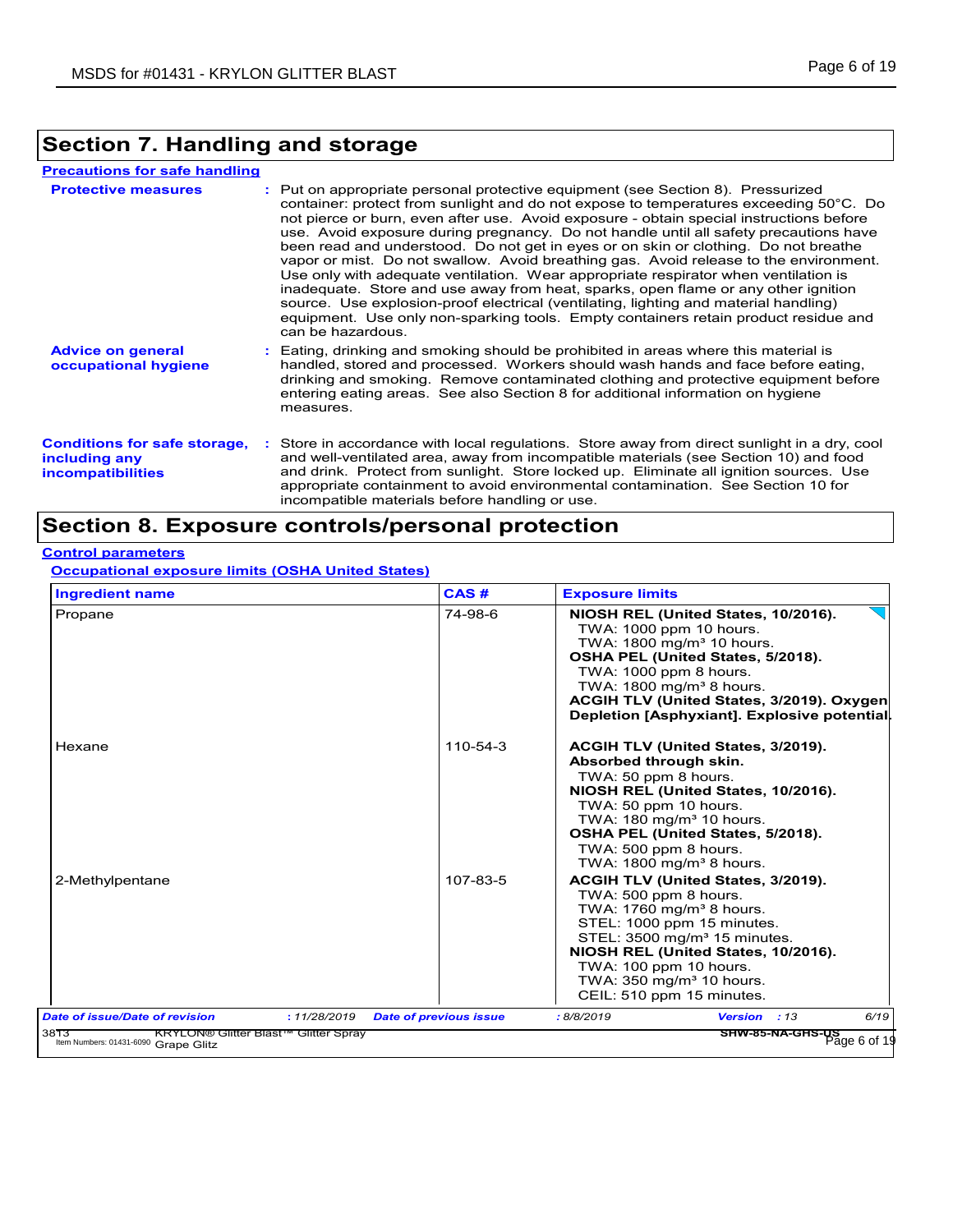#### **Section 8. Exposure controls/personal protection** CEIL: 1800 mg/m<sup>3</sup> 15 minutes. Stoddard Solvent **Acceleration Control Control Control Control Control Control Control Control Control Control Control Control Control Control Control Control Control Control Control Control Control Control Control Control**  TWA: 100 ppm 8 hours. TWA:  $525$  mg/m<sup>3</sup> 8 hours. **NIOSH REL (United States, 10/2016).** TWA:  $350$  mg/m $3$  10 hours. CEIL: 1800 mg/m<sup>3</sup> 15 minutes. **OSHA PEL (United States, 5/2018).** TWA: 500 ppm 8 hours. TWA:  $2900$  mg/m<sup>3</sup> 8 hours. Polyester 25038-59-9 None. Light Aliphatic Hydrocarbon Solvent 68410-97-9 None.<br>3-Methylpentane 96-14-0 ACGI ACGIH TLV (United States, 3/2019). TWA: 500 ppm 8 hours. TWA:  $1760$  mg/m $3$  8 hours. STEL: 1000 ppm 15 minutes. STEL: 3500 mg/m<sup>3</sup> 15 minutes. **NIOSH REL (United States, 10/2016).** TWA: 100 ppm 10 hours. TWA:  $350$  mg/m $3$  10 hours. CEIL: 510 ppm 15 minutes. CEIL: 1800 mg/m<sup>3</sup> 15 minutes. 2,3-Dimethylbutane 79-29-8 **ACGIH TLV (United States, 3/2019).** TWA: 500 ppm 8 hours. TWA:  $1760$  mg/m<sup>3</sup> 8 hours. STEL: 1000 ppm 15 minutes.  $STEL: 3500 mg/m<sup>3</sup> 15 minutes$ **NIOSH REL (United States, 10/2016).** TWA: 100 ppm 10 hours. TWA:  $350$  mg/m $310$  hours. CEIL: 510 ppm 15 minutes. CEIL: 1800 mg/m<sup>3</sup> 15 minutes. Cyclohexane 110-82-7 **ACGIH TLV (United States, 3/2019).** TWA: 100 ppm 8 hours. **NIOSH REL (United States, 10/2016).** TWA: 300 ppm 10 hours. TWA:  $1050$  mg/m $3$  10 hours. **OSHA PEL (United States, 5/2018).** TWA: 300 ppm 8 hours. TWA:  $1050$  mg/m<sup>3</sup> 8 hours. 2,2-Dimethylbutane 75-83-2 **ACGIH TLV (United States, 3/2019).** TWA: 500 ppm 8 hours. TWA:  $1760$  mg/m<sup>3</sup> 8 hours. STEL: 1000 ppm 15 minutes. STEL: 3500 mg/m<sup>3</sup> 15 minutes. **NIOSH REL (United States, 10/2016).** TWA: 100 ppm 10 hours. TWA:  $350 \text{ mg/m}^3$  10 hours. CEIL: 510 ppm 15 minutes. CEIL: 1800 mg/m<sup>3</sup> 15 minutes. Nonane 111-84-2 **ACGIH TLV (United States, 3/2019).** TWA: 200 ppm 8 hours. TWA:  $1050$  mg/m<sup>3</sup> 8 hours. **NIOSH REL (United States, 10/2016).** TWA: 200 ppm 10 hours. TWA:  $1050$  mg/m $3$  10 hours. *Date of issue/Date of revision* **:** *11/28/2019 Date of previous issue : 8/8/2019 Version : 13 7/19* **KRYLON® Glitter Blast™ Glitter Spray** 3813 KRYLON<sup>®</sup><br>Item Numbers: 01431-6090 Grape Glitz ابيس المسلمة المسلمة المسلمة المسلمة المسلمة المسلمة المسلمة المسلمة المسلمة المسلمة المسلمة المسلمة المسلمة ال<br>Item Numbers: 01431-6090 Grape Glitz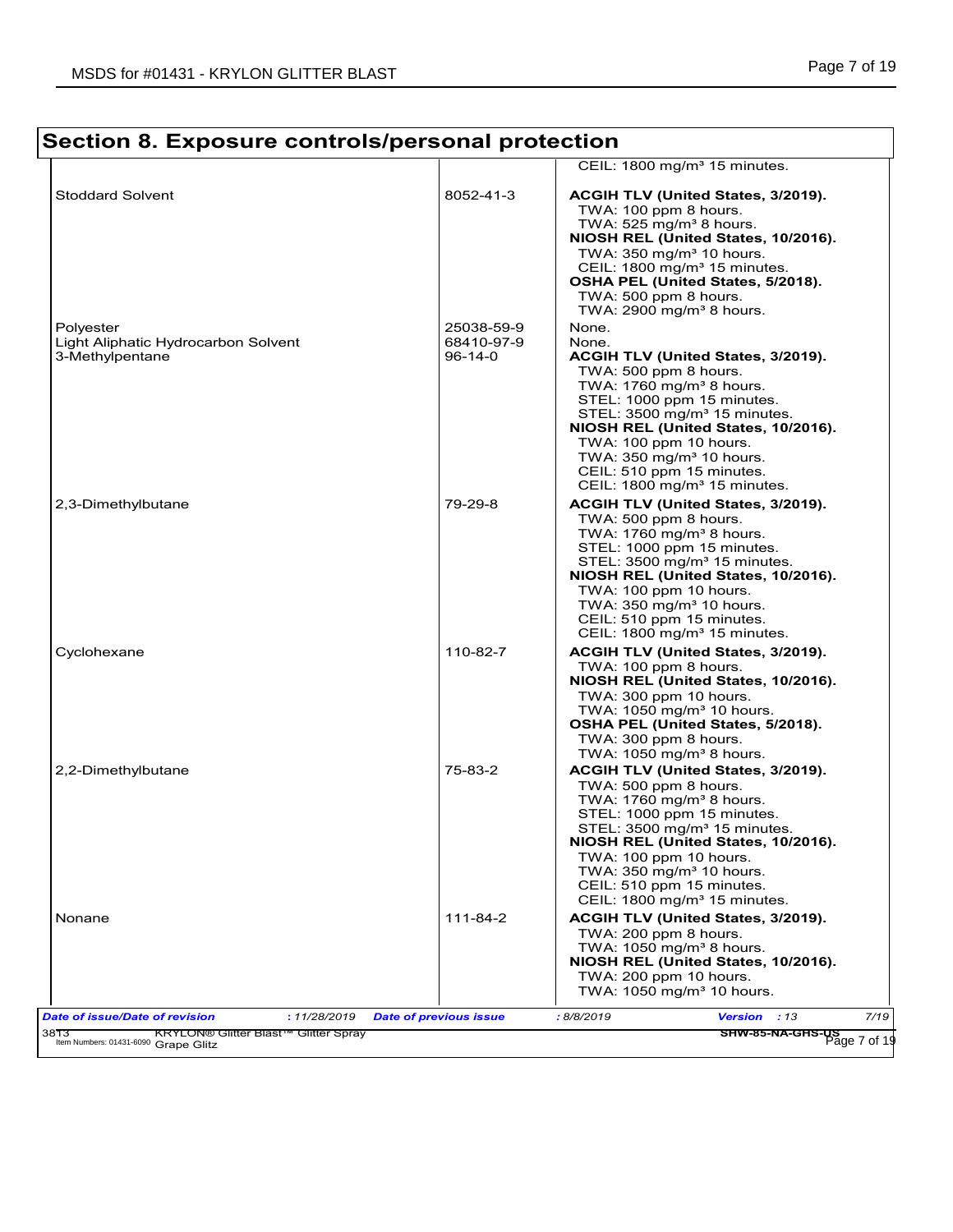# **Section 8. Exposure controls/personal protection**

| 1,2,4-Trimethylbenzene | $95 - 63 - 6$ | ACGIH TLV (United States, 3/2019).    |
|------------------------|---------------|---------------------------------------|
|                        |               | TWA: 25 ppm 8 hours.                  |
|                        |               | TWA: $123 \text{ mg/m}^3$ 8 hours.    |
|                        |               | NIOSH REL (United States, 10/2016).   |
|                        |               | TWA: 25 ppm 10 hours.                 |
|                        |               | TWA: 125 mg/m <sup>3</sup> 10 hours.  |
| Cyclopentane           | 287-92-3      | ACGIH TLV (United States, 3/2019).    |
|                        |               | TWA: 600 ppm 8 hours                  |
|                        |               | TWA: $1720 \text{ mg/m}^3$ 8 hours.   |
|                        |               | NIOSH REL (United States, 10/2016).   |
|                        |               | TWA: $600$ ppm 10 hours.              |
|                        |               | TWA: 1720 mg/m <sup>3</sup> 10 hours. |

### **Occupational exposure limits (Canada)**

| <b>Ingredient name</b>                | CAS#<br><b>Exposure limits</b>                                                                                                                                                                                                                                                                                                                                                                                                                                                                                                                                                                                                                   |                                                       |
|---------------------------------------|--------------------------------------------------------------------------------------------------------------------------------------------------------------------------------------------------------------------------------------------------------------------------------------------------------------------------------------------------------------------------------------------------------------------------------------------------------------------------------------------------------------------------------------------------------------------------------------------------------------------------------------------------|-------------------------------------------------------|
| Normal propane                        | 74-98-6<br>CA Alberta Provincial (Canada, 6/2018).<br>8 hrs OEL: 1000 ppm 8 hours.<br>CA Quebec Provincial (Canada, 1/2014).<br>TWAEV: 1000 ppm 8 hours.<br>TWAEV: 1800 mg/m <sup>3</sup> 8 hours.<br>CA Ontario Provincial (Canada, 1/2018).<br>TWA: 1000 ppm 8 hours.<br><b>CA Saskatchewan Provincial (Canada,</b><br>7/2013).<br>STEL: 1250 ppm 15 minutes.<br>TWA: 1000 ppm 8 hours.<br><b>CA British Columbia Provincial (Canada,</b><br>5/2019). Oxygen Depletion [Asphyxiant].<br><b>Explosive potential.</b>                                                                                                                            |                                                       |
| Normal hexane                         | 110-54-3<br>CA Alberta Provincial (Canada, 6/2018).<br>Absorbed through skin.<br>8 hrs OEL: 50 ppm 8 hours.<br>8 hrs OEL: 176 mg/m <sup>3</sup> 8 hours.<br><b>CA British Columbia Provincial (Canada,</b><br>5/2019). Absorbed through skin.<br>TWA: 20 ppm 8 hours.<br>CA Ontario Provincial (Canada, 1/2018).<br>Absorbed through skin.<br>TWA: 50 ppm 8 hours.<br>CA Quebec Provincial (Canada, 1/2014).<br>Absorbed through skin.<br>TWAEV: 50 ppm 8 hours.<br>TWAEV: 176 mg/m <sup>3</sup> 8 hours.<br><b>CA Saskatchewan Provincial (Canada,</b><br>7/2013). Absorbed through skin.<br>STEL: 62.5 ppm 15 minutes.<br>TWA: 50 ppm 8 hours. |                                                       |
| 2-Methylpentane                       | 107-83-5<br>CA Alberta Provincial (Canada, 6/2018).<br>15 min OEL: 3500 mg/m <sup>3</sup> 15 minutes.<br>8 hrs OEL: 1760 mg/m <sup>3</sup> 8 hours.<br>15 min OEL: 1000 ppm 15 minutes.<br>8 hrs OEL: 500 ppm 8 hours.<br><b>CA British Columbia Provincial (Canada,</b><br>5/2019).<br>TWA: 200 ppm 8 hours.<br>CA Ontario Provincial (Canada, 1/2018).                                                                                                                                                                                                                                                                                         |                                                       |
| <b>Date of issue/Date of revision</b> | : 8/8/2019<br>Version : 13<br>: 11/28/2019<br><b>Date of previous issue</b>                                                                                                                                                                                                                                                                                                                                                                                                                                                                                                                                                                      | 8/19<br>SHW-85-NA-GHS-US <sup>-</sup><br>Page 8 of 19 |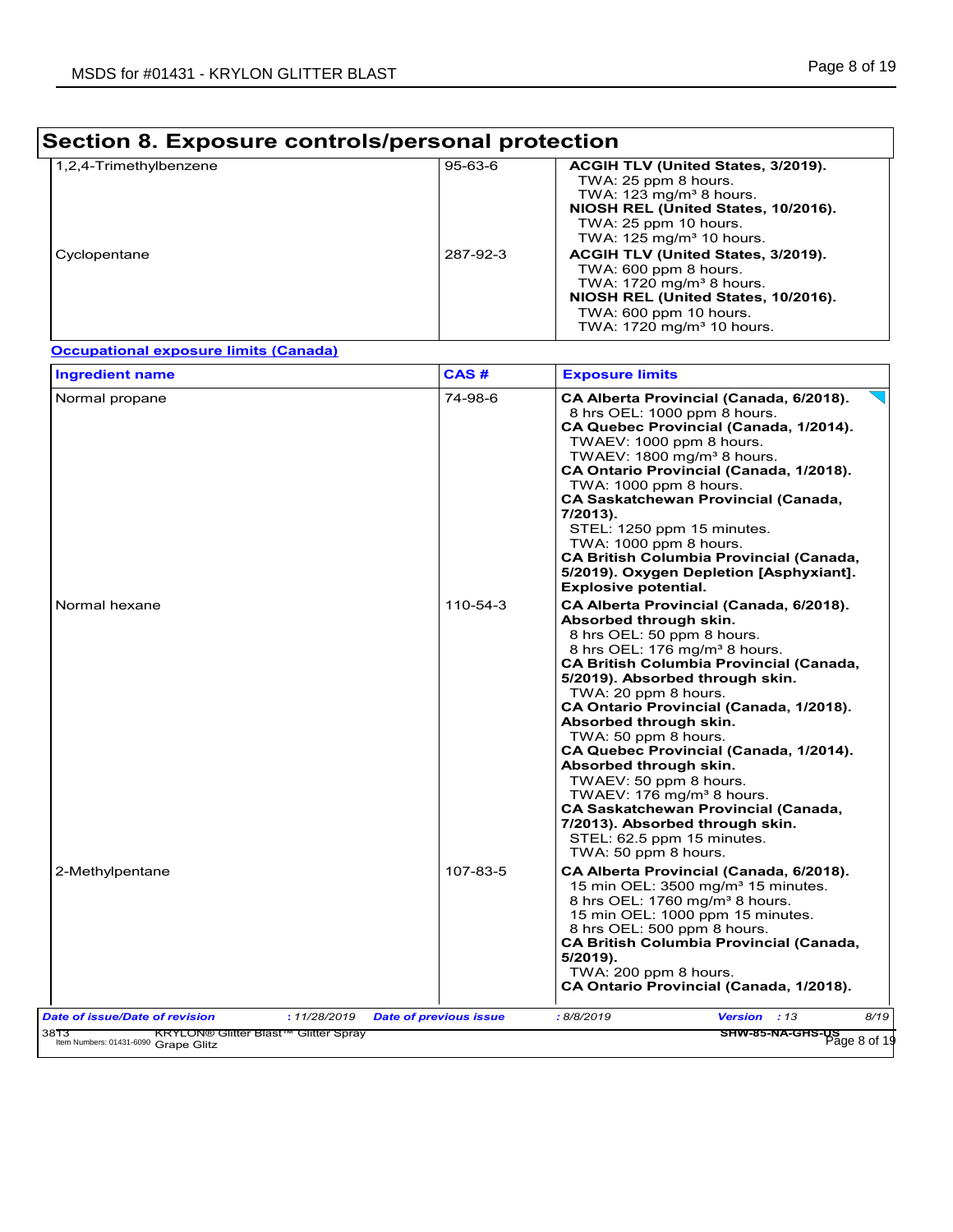٦

| Section 8. Exposure controls/personal protection |                                                                                                                                                                                                                                                                                                                                                                                                                                                                                                                                                                                                                                                                                                               |  |  |
|--------------------------------------------------|---------------------------------------------------------------------------------------------------------------------------------------------------------------------------------------------------------------------------------------------------------------------------------------------------------------------------------------------------------------------------------------------------------------------------------------------------------------------------------------------------------------------------------------------------------------------------------------------------------------------------------------------------------------------------------------------------------------|--|--|
|                                                  | TWA: 500 ppm 8 hours.<br>STEL: 1000 ppm 15 minutes.<br>CA Quebec Provincial (Canada, 1/2014).<br>TWAEV: 500 ppm 8 hours.<br>TWAEV: 1760 mg/m <sup>3</sup> 8 hours.<br>STEV: 1000 ppm 15 minutes.<br>STEV: 3500 mg/m <sup>3</sup> 15 minutes.<br>CA Saskatchewan Provincial (Canada,<br>7/2013).<br>STEL: 1000 ppm 15 minutes.<br>TWA: 500 ppm 8 hours.                                                                                                                                                                                                                                                                                                                                                        |  |  |
| 8052-41-3                                        | CA Alberta Provincial (Canada, 6/2018).<br>8 hrs OEL: 572 mg/m <sup>3</sup> 8 hours.<br>8 hrs OEL: 100 ppm 8 hours.<br><b>CA British Columbia Provincial (Canada,</b><br>5/2019).<br>TWA: $290 \text{ mg/m}^3$ 8 hours.<br>STEL: 580 mg/m <sup>3</sup> 15 minutes.<br>CA Ontario Provincial (Canada, 1/2018).<br>TWA: 100 ppm 8 hours.<br>CA Quebec Provincial (Canada, 1/2014).<br>TWAEV: 100 ppm 8 hours.<br>TWAEV: 525 mg/m <sup>3</sup> 8 hours.<br><b>CA Saskatchewan Provincial (Canada,</b><br>$7/2013$ ).<br>STEL: 125 ppm 15 minutes.<br>TWA: 100 ppm 8 hours.                                                                                                                                       |  |  |
| $96-14-0$                                        | CA Alberta Provincial (Canada, 6/2018).<br>8 hrs OEL: 500 ppm 8 hours.<br>15 min OEL: 1000 ppm 15 minutes.<br>15 min OEL: 3500 mg/m <sup>3</sup> 15 minutes.<br>8 hrs OEL: 1760 mg/m <sup>3</sup> 8 hours.<br><b>CA British Columbia Provincial (Canada,</b><br>5/2019).<br>TWA: 200 ppm 8 hours.<br>CA Ontario Provincial (Canada, 1/2018).<br>TWA: 500 ppm 8 hours.<br>STEL: 1000 ppm 15 minutes.<br>CA Quebec Provincial (Canada, 1/2014).<br>TWAEV: 500 ppm 8 hours.<br>TWAEV: 1760 mg/m <sup>3</sup> 8 hours.<br>STEV: 1000 ppm 15 minutes.<br>STEV: 3500 mg/m <sup>3</sup> 15 minutes.<br><b>CA Saskatchewan Provincial (Canada,</b><br>7/2013).<br>STEL: 1000 ppm 15 minutes.<br>TWA: 500 ppm 8 hours. |  |  |
| 79-29-8                                          | CA Alberta Provincial (Canada, 6/2018).<br>8 hrs OEL: 1760 mg/m <sup>3</sup> 8 hours.<br>15 min OEL: 1000 ppm 15 minutes.<br>15 min OEL: 3500 mg/m <sup>3</sup> 15 minutes.<br>8 hrs OEL: 500 ppm 8 hours.<br><b>CA British Columbia Provincial (Canada,</b><br>5/2019).<br>TWA: 200 ppm 8 hours.<br>CA Ontario Provincial (Canada, 1/2018).<br>TWA: 500 ppm 8 hours.                                                                                                                                                                                                                                                                                                                                         |  |  |
|                                                  |                                                                                                                                                                                                                                                                                                                                                                                                                                                                                                                                                                                                                                                                                                               |  |  |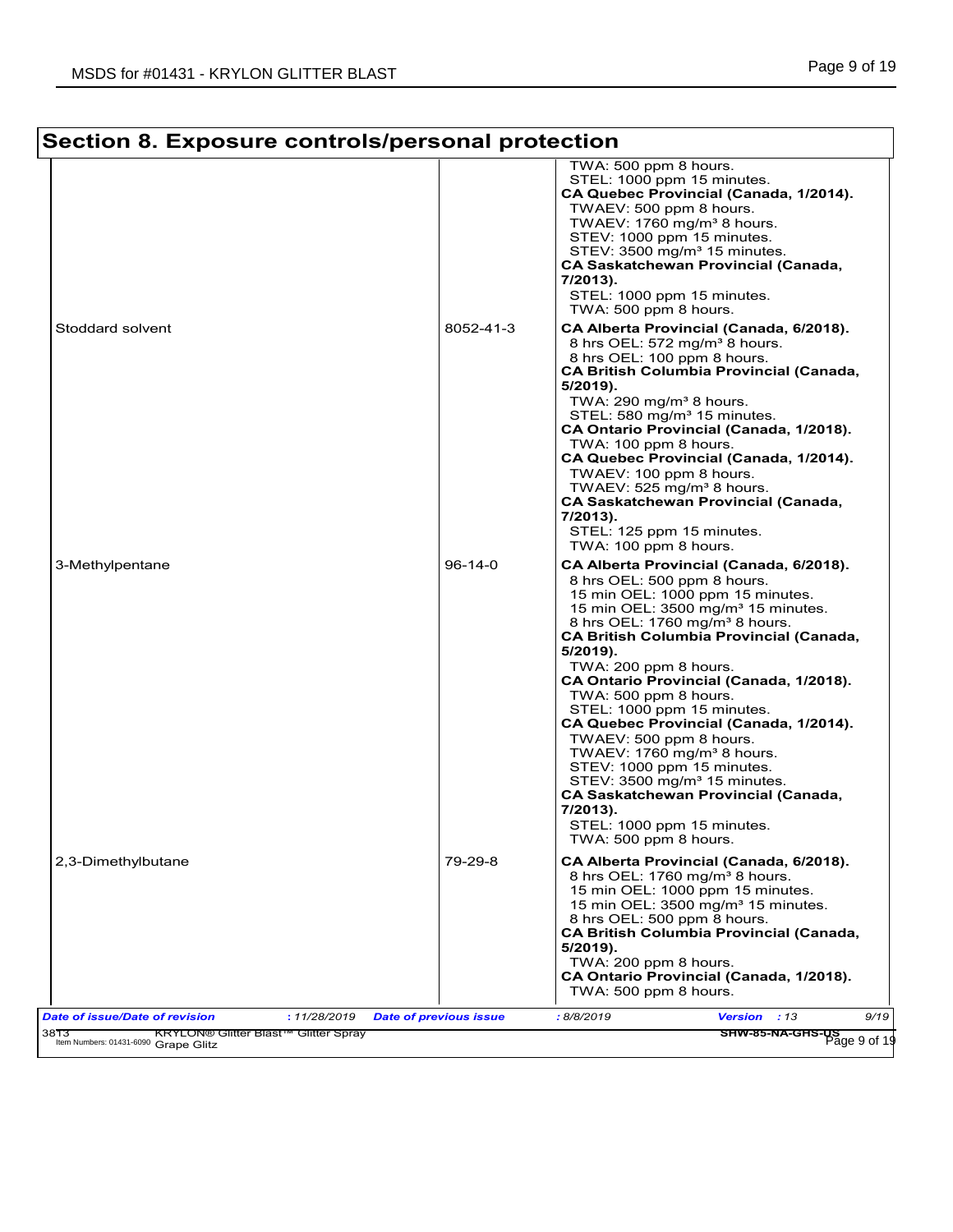| Section 8. Exposure controls/personal protection |                                                                                                                                                                                                                                                                                                           | STEL: 1000 ppm 15 minutes.                                                                                                                                                                                                                                                                                                                                                                                                                                                                                                                                                                                                                                                                                       |  |  |  |
|--------------------------------------------------|-----------------------------------------------------------------------------------------------------------------------------------------------------------------------------------------------------------------------------------------------------------------------------------------------------------|------------------------------------------------------------------------------------------------------------------------------------------------------------------------------------------------------------------------------------------------------------------------------------------------------------------------------------------------------------------------------------------------------------------------------------------------------------------------------------------------------------------------------------------------------------------------------------------------------------------------------------------------------------------------------------------------------------------|--|--|--|
|                                                  | CA Quebec Provincial (Canada, 1/2014).<br>TWAEV: 500 ppm 8 hours.<br>TWAEV: 1760 mg/m <sup>3</sup> 8 hours.<br>STEV: 1000 ppm 15 minutes.<br>STEV: 3500 mg/m <sup>3</sup> 15 minutes.<br><b>CA Saskatchewan Provincial (Canada,</b><br>$7/2013$ ).<br>STEL: 1000 ppm 15 minutes.<br>TWA: 500 ppm 8 hours. |                                                                                                                                                                                                                                                                                                                                                                                                                                                                                                                                                                                                                                                                                                                  |  |  |  |
| Cyclohexane                                      | 110-82-7                                                                                                                                                                                                                                                                                                  | CA Alberta Provincial (Canada, 6/2018).<br>8 hrs OEL: 344 mg/m <sup>3</sup> 8 hours.<br>8 hrs OEL: 100 ppm 8 hours.<br><b>CA British Columbia Provincial (Canada,</b><br>5/2019).<br>TWA: 100 ppm 8 hours.<br>CA Ontario Provincial (Canada, 1/2018).<br>TWA: 100 ppm 8 hours.<br>CA Quebec Provincial (Canada, 1/2014).<br>TWAEV: 300 ppm 8 hours.<br>TWAEV: 1030 mg/m <sup>3</sup> 8 hours.<br><b>CA Saskatchewan Provincial (Canada,</b><br>$7/2013$ ).<br>STEL: 150 ppm 15 minutes.<br>TWA: 100 ppm 8 hours.                                                                                                                                                                                                 |  |  |  |
| Neohexane                                        | 75-83-2                                                                                                                                                                                                                                                                                                   | CA Alberta Provincial (Canada, 6/2018).<br>8 hrs OEL: 1760 mg/m <sup>3</sup> 8 hours.<br>15 min OEL: 1000 ppm 15 minutes.<br>15 min OEL: 3500 mg/m <sup>3</sup> 15 minutes.<br>8 hrs OEL: 500 ppm 8 hours.<br><b>CA British Columbia Provincial (Canada,</b><br>$5/2019$ ).<br>TWA: 200 ppm 8 hours.<br>CA Ontario Provincial (Canada, 1/2018).<br>TWA: 500 ppm 8 hours.<br>STEL: 1000 ppm 15 minutes.<br>CA Quebec Provincial (Canada, 1/2014).<br>TWAEV: 500 ppm 8 hours.<br>TWAEV: 1760 mg/m <sup>3</sup> 8 hours.<br>STEV: 1000 ppm 15 minutes.<br>STEV: 3500 mg/m <sup>3</sup> 15 minutes.<br><b>CA Saskatchewan Provincial (Canada,</b><br>7/2013).<br>STEL: 1000 ppm 15 minutes.<br>TWA: 500 ppm 8 hours. |  |  |  |
| <b>Occupational exposure limits (Mexico)</b>     |                                                                                                                                                                                                                                                                                                           |                                                                                                                                                                                                                                                                                                                                                                                                                                                                                                                                                                                                                                                                                                                  |  |  |  |
|                                                  | CAS#                                                                                                                                                                                                                                                                                                      | <b>Exposure limits</b>                                                                                                                                                                                                                                                                                                                                                                                                                                                                                                                                                                                                                                                                                           |  |  |  |
| Propane<br>Hexane<br>2-Methylpentane             | 74-98-6<br>110-54-3<br>107-83-5                                                                                                                                                                                                                                                                           | NOM-010-STPS-2014 (Mexico, 4/2016).<br>TWA: 1000 ppm 8 hours.<br>NOM-010-STPS-2014 (Mexico, 4/2016).<br>Absorbed through skin.<br>TWA: 50 ppm 8 hours.<br>NOM-010-STPS-2014 (Mexico, 4/2016).<br>STEL: 1000 ppm 15 minutes.                                                                                                                                                                                                                                                                                                                                                                                                                                                                                      |  |  |  |
|                                                  |                                                                                                                                                                                                                                                                                                           |                                                                                                                                                                                                                                                                                                                                                                                                                                                                                                                                                                                                                                                                                                                  |  |  |  |

3813 KRYLON® Glitter Blast™ Glitter Spray Grape Glitz Item Numbers: 01431-6090 Page 10 of 19

**SHW-85-NA-GHS-US**<br> **SHW-85-NA-GHS-DS**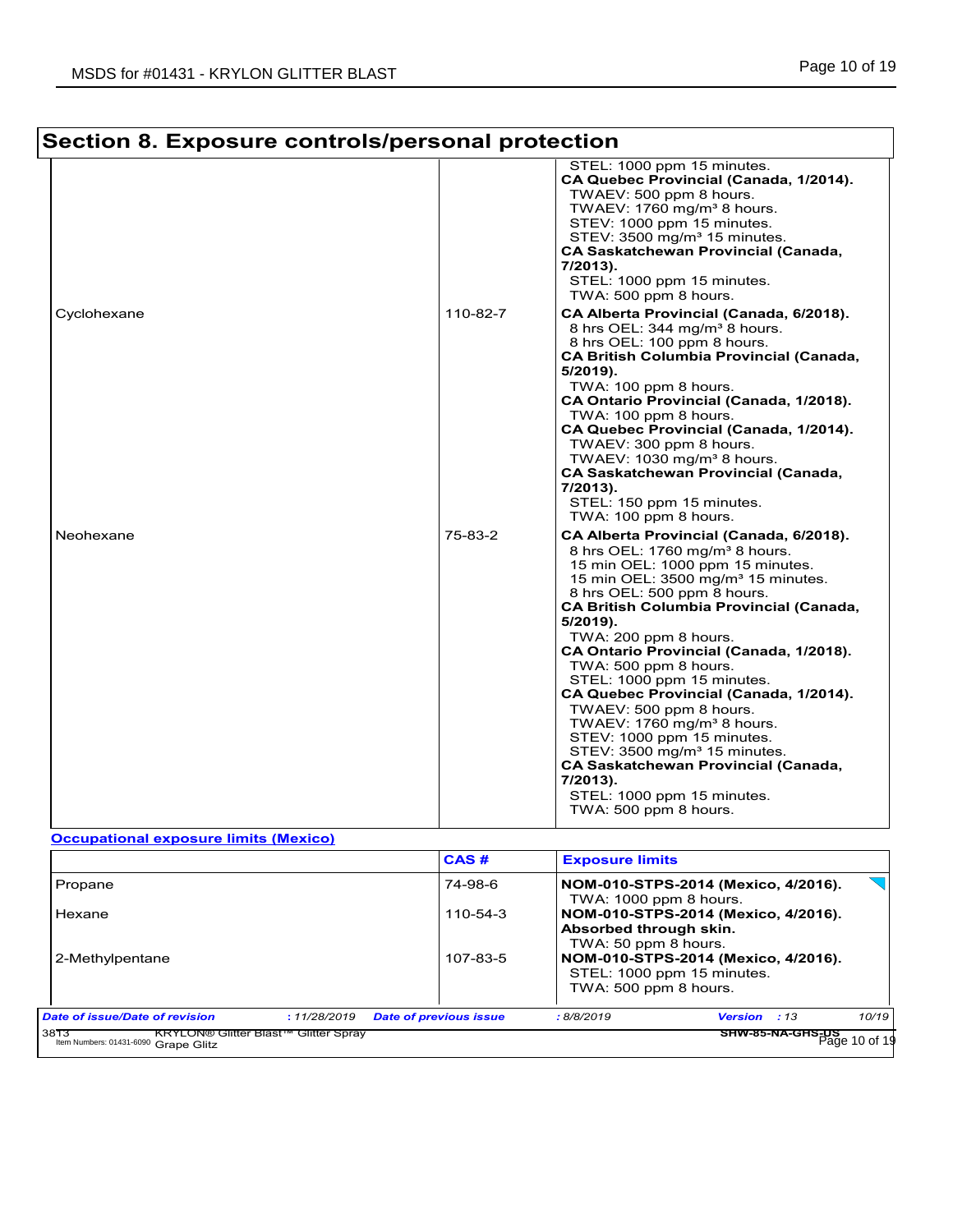| Section 8. Exposure controls/personal protection |                        |                                                                                                                                                                                                                                                                                                                                                                                                                                |                                                                                                                                                                                                                                                                                                                                                                                                                                                                                                                                                                                                                        |  |  |  |  |
|--------------------------------------------------|------------------------|--------------------------------------------------------------------------------------------------------------------------------------------------------------------------------------------------------------------------------------------------------------------------------------------------------------------------------------------------------------------------------------------------------------------------------|------------------------------------------------------------------------------------------------------------------------------------------------------------------------------------------------------------------------------------------------------------------------------------------------------------------------------------------------------------------------------------------------------------------------------------------------------------------------------------------------------------------------------------------------------------------------------------------------------------------------|--|--|--|--|
| <b>Stoddard Solvent</b>                          |                        | 8052-41-3                                                                                                                                                                                                                                                                                                                                                                                                                      | NOM-010-STPS-2014 (Mexico, 4/2016).                                                                                                                                                                                                                                                                                                                                                                                                                                                                                                                                                                                    |  |  |  |  |
| 3-Methylpentane                                  |                        | $96-14-0$                                                                                                                                                                                                                                                                                                                                                                                                                      | TWA: 100 ppm 8 hours.<br>NOM-010-STPS-2014 (Mexico, 4/2016).<br>STEL: 1000 ppm 15 minutes.<br>TWA: 500 ppm 8 hours.                                                                                                                                                                                                                                                                                                                                                                                                                                                                                                    |  |  |  |  |
| 2,3-Dimethylbutane                               |                        | 79-29-8                                                                                                                                                                                                                                                                                                                                                                                                                        | NOM-010-STPS-2014 (Mexico, 4/2016).<br>STEL: 1000 ppm 15 minutes.<br>TWA: 500 ppm 8 hours.                                                                                                                                                                                                                                                                                                                                                                                                                                                                                                                             |  |  |  |  |
| Cyclohexane                                      |                        | 110-82-7                                                                                                                                                                                                                                                                                                                                                                                                                       | NOM-010-STPS-2014 (Mexico, 4/2016).<br>TWA: 100 ppm 8 hours.                                                                                                                                                                                                                                                                                                                                                                                                                                                                                                                                                           |  |  |  |  |
| 2,2-Dimethylbutane                               |                        | 75-83-2                                                                                                                                                                                                                                                                                                                                                                                                                        | NOM-010-STPS-2014 (Mexico, 4/2016).<br>STEL: 1000 ppm 15 minutes.<br>TWA: 500 ppm 8 hours.                                                                                                                                                                                                                                                                                                                                                                                                                                                                                                                             |  |  |  |  |
| <b>Appropriate engineering</b><br>controls       | ventilation equipment. |                                                                                                                                                                                                                                                                                                                                                                                                                                | : Use only with adequate ventilation. Use process enclosures, local exhaust ventilation or<br>other engineering controls to keep worker exposure to airborne contaminants below any<br>recommended or statutory limits. The engineering controls also need to keep gas,<br>vapor or dust concentrations below any lower explosive limits. Use explosion-proof                                                                                                                                                                                                                                                          |  |  |  |  |
| <b>Environmental exposure</b><br>controls        |                        | Emissions from ventilation or work process equipment should be checked to ensure<br>they comply with the requirements of environmental protection legislation. In some<br>cases, fume scrubbers, filters or engineering modifications to the process equipment<br>will be necessary to reduce emissions to acceptable levels.                                                                                                  |                                                                                                                                                                                                                                                                                                                                                                                                                                                                                                                                                                                                                        |  |  |  |  |
| <b>Individual protection measures</b>            |                        |                                                                                                                                                                                                                                                                                                                                                                                                                                |                                                                                                                                                                                                                                                                                                                                                                                                                                                                                                                                                                                                                        |  |  |  |  |
| <b>Hygiene measures</b>                          |                        | showers are close to the workstation location.                                                                                                                                                                                                                                                                                                                                                                                 | : Wash hands, forearms and face thoroughly after handling chemical products, before<br>eating, smoking and using the lavatory and at the end of the working period.<br>Appropriate techniques should be used to remove potentially contaminated clothing.<br>Wash contaminated clothing before reusing. Ensure that eyewash stations and safety                                                                                                                                                                                                                                                                        |  |  |  |  |
| <b>Eye/face protection</b>                       |                        |                                                                                                                                                                                                                                                                                                                                                                                                                                | : Safety eyewear complying with an approved standard should be used when a risk<br>assessment indicates this is necessary to avoid exposure to liquid splashes, mists,<br>gases or dusts. If contact is possible, the following protection should be worn, unless<br>the assessment indicates a higher degree of protection: chemical splash goggles.                                                                                                                                                                                                                                                                  |  |  |  |  |
| <b>Skin protection</b>                           |                        |                                                                                                                                                                                                                                                                                                                                                                                                                                |                                                                                                                                                                                                                                                                                                                                                                                                                                                                                                                                                                                                                        |  |  |  |  |
| <b>Hand protection</b>                           |                        |                                                                                                                                                                                                                                                                                                                                                                                                                                | : Chemical-resistant, impervious gloves complying with an approved standard should be<br>worn at all times when handling chemical products if a risk assessment indicates this is<br>necessary. Considering the parameters specified by the glove manufacturer, check<br>during use that the gloves are still retaining their protective properties. It should be<br>noted that the time to breakthrough for any glove material may be different for different<br>glove manufacturers. In the case of mixtures, consisting of several substances, the<br>protection time of the gloves cannot be accurately estimated. |  |  |  |  |
| <b>Body protection</b>                           |                        | : Personal protective equipment for the body should be selected based on the task being<br>performed and the risks involved and should be approved by a specialist before<br>handling this product. When there is a risk of ignition from static electricity, wear anti-<br>static protective clothing. For the greatest protection from static discharges, clothing<br>should include anti-static overalls, boots and gloves. |                                                                                                                                                                                                                                                                                                                                                                                                                                                                                                                                                                                                                        |  |  |  |  |
| <b>Other skin protection</b>                     |                        | specialist before handling this product.                                                                                                                                                                                                                                                                                                                                                                                       | : Appropriate footwear and any additional skin protection measures should be selected<br>based on the task being performed and the risks involved and should be approved by a                                                                                                                                                                                                                                                                                                                                                                                                                                          |  |  |  |  |
| <b>Respiratory protection</b>                    | aspects of use.        |                                                                                                                                                                                                                                                                                                                                                                                                                                | : Based on the hazard and potential for exposure, select a respirator that meets the<br>appropriate standard or certification. Respirators must be used according to a<br>respiratory protection program to ensure proper fitting, training, and other important                                                                                                                                                                                                                                                                                                                                                       |  |  |  |  |

| Date of issue/Date of revision                                                | <i>11/28/2019</i>    | <b>Date of previous issue</b> | 8/8/2019 | Version | 11/19                                |
|-------------------------------------------------------------------------------|----------------------|-------------------------------|----------|---------|--------------------------------------|
| 3873<br><b>KRYLON® Glitter Blast™</b><br>Item Numbers: 01431-6090 Grape Glitz | <b>Glitter Spray</b> |                               |          |         | SHW-85-NA-GHS-US<br>11 of 19<br>Page |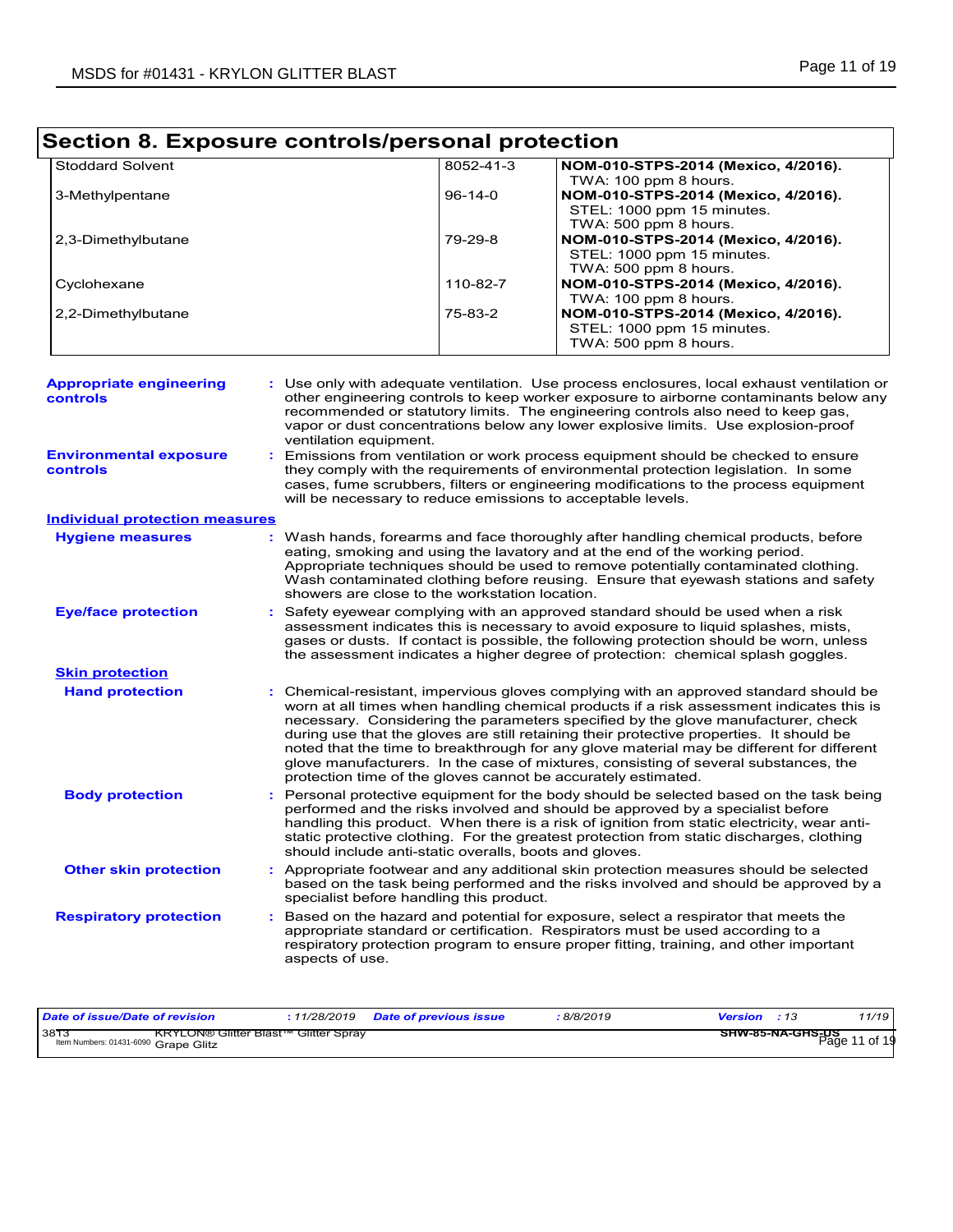#### **Physical state Melting point/freezing point : Not available. Vapor pressure Relative density Vapor density** Liquid. **:** 0.66 1.55 [Air = 1] **:** 101.3 kPa (760 mm Hg) [at 20°C] **: Odor** : Not available. **pH Color Color :** Not available. **Evaporation rate** : 9.1 (butyl acetate = 1) **Flash point** Closed cup: -29°C (-20.2°F) [Pensky-Martens Closed Cup] **:** 7 **: Odor threshold** : Not available. **: Appearance Boiling point/boiling range :** Not available. **Flammability (solid, gas) :** Not available. **Lower and upper explosive :** Lower: 0.8% **(flammable) limits** Upper: 9.5%

| <b>Relative density</b>                           | : 0.66                                                          |
|---------------------------------------------------|-----------------------------------------------------------------|
| <b>Solubility</b>                                 | $:$ Not available.                                              |
| <b>Partition coefficient: n-</b><br>octanol/water | : Not available.                                                |
| <b>Auto-ignition temperature</b>                  | : Not available.                                                |
| <b>Decomposition temperature</b>                  | : Not available.                                                |
| <b>Viscosity</b>                                  | Kinematic (40°C (104°F)): <0.205 cm <sup>2</sup> /s (<20.5 cSt) |
| <b>Molecular weight</b>                           | Not applicable.                                                 |
| <b>Aerosol product</b>                            |                                                                 |
| <b>Type of aerosol</b>                            | $:$ Spray                                                       |
| <b>Heat of combustion</b>                         | : 36.721 kJ/q                                                   |

## **Section 10. Stability and reactivity**

| <b>Reactivity</b>                            | No specific test data related to reactivity available for this product or its ingredients.                |
|----------------------------------------------|-----------------------------------------------------------------------------------------------------------|
| <b>Chemical stability</b>                    | : The product is stable.                                                                                  |
| <b>Possibility of hazardous</b><br>reactions | : Under normal conditions of storage and use, hazardous reactions will not occur.                         |
| <b>Conditions to avoid</b>                   | : Avoid all possible sources of ignition (spark or flame).                                                |
| Incompatible materials                       | : No specific data.                                                                                       |
| <b>Hazardous decomposition</b><br>products   | : Under normal conditions of storage and use, hazardous decomposition products should<br>not be produced. |

| Date of issue/Date of revision                                                              | 11/28/2019 | <b>Date of previous issue</b> | 8/8/2019 | Version                                | - 13 | 12/19 |
|---------------------------------------------------------------------------------------------|------------|-------------------------------|----------|----------------------------------------|------|-------|
| 3813<br><b>KRYLON® Glitter Blast™ Glitter Spray</b><br>Item Numbers: 01431-6090 Grape Glitz |            |                               |          | ———— SHW-85-NA-GHS-US<br>Page 12 of 19 |      |       |

## **Section 9. Physical and chemical properties**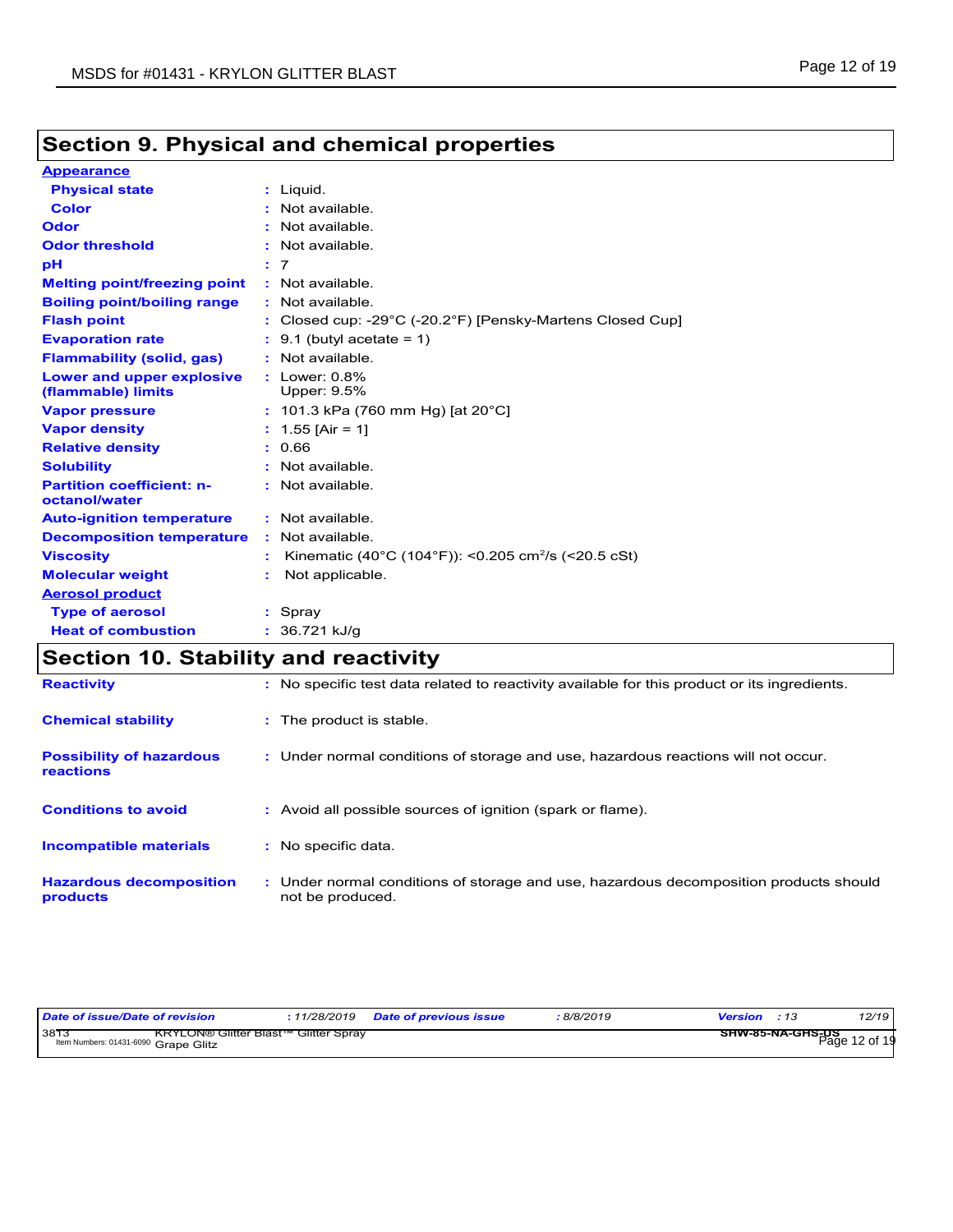### **Information on toxicological effects**

### **Acute toxicity**

| <b>Product/ingredient name</b>         | <b>Result</b>                | <b>Species</b> | <b>Dose</b>             | <b>Exposure</b> |
|----------------------------------------|------------------------------|----------------|-------------------------|-----------------|
| Hexane                                 | LC50 Inhalation Gas.         | Rat            | 48000 ppm               | 4 hours         |
|                                        | LD50 Oral                    | Rat            | 15840 mg/kg             |                 |
| Light Aliphatic Hydrocarbon<br>Solvent | LD50 Oral                    | Rat            | 5.17 g/kg               |                 |
| Cyclohexane                            | LD50 Oral                    | Rat            | 6240 mg/kg              |                 |
| Nonane                                 | LC50 Inhalation Gas.         | Rat            | 3200 ppm                | 4 hours         |
|                                        | <b>LC50 Inhalation Vapor</b> | Rat            | 17000 mg/m <sup>3</sup> | 4 hours         |
| 1,2,4-Trimethylbenzene                 | <b>LC50 Inhalation Vapor</b> | Rat            | 18000 mg/m <sup>3</sup> | 4 hours         |
|                                        | LD50 Oral                    | Rat            | $5$ g/kg                |                 |
| Cyclopentane                           | LD50 Oral                    | Rat            | 11400 mg/kg             |                 |

#### **Irritation/Corrosion**

| <b>Product/ingredient name</b>    | <b>Result</b>                                                            | <b>Species</b>            | <b>Score</b> | <b>Exposure</b>                              | <b>Observation</b> |
|-----------------------------------|--------------------------------------------------------------------------|---------------------------|--------------|----------------------------------------------|--------------------|
| Hexane<br><b>Stoddard Solvent</b> | Eyes - Mild irritant<br>Eyes - Mild irritant<br>Eyes - Moderate irritant | Rabbit<br>Human<br>Rabbit |              | $10 \text{ ma}$<br>$100$ ppm<br>24 hours 500 | ۰                  |
| Nonane                            | Skin - Mild irritant                                                     | Pig                       |              | mg<br>24 hours 250                           |                    |
|                                   | Skin - Moderate irritant                                                 | Rat                       |              | IJI<br>196 hours 300<br>IJI                  |                    |

#### **Sensitization**

Not available.

### **Mutagenicity**

Not available.

#### **Carcinogenicity**

Not available.

#### **Reproductive toxicity**

Not available.

#### **Teratogenicity**

Not available.

#### **Specific target organ toxicity (single exposure)**

| Category 3 | Not applicable. | Narcotic effects                |
|------------|-----------------|---------------------------------|
|            |                 |                                 |
| Category 3 | Not applicable. | Respiratory tract<br>irritation |
| Category 3 | Not applicable. | Narcotic effects                |
| Category 3 | Not applicable. | Respiratory tract<br>irritation |
| Category 3 | Not applicable. | Narcotic effects                |
| Category 3 | Not applicable. | Respiratory tract<br>irritation |
| Category 3 | Not applicable. | Narcotic effects                |
| Category 3 | Not applicable. | Respiratory tract<br>irritation |
| Category 3 | Not applicable. | Narcotic effects                |
|            |                 |                                 |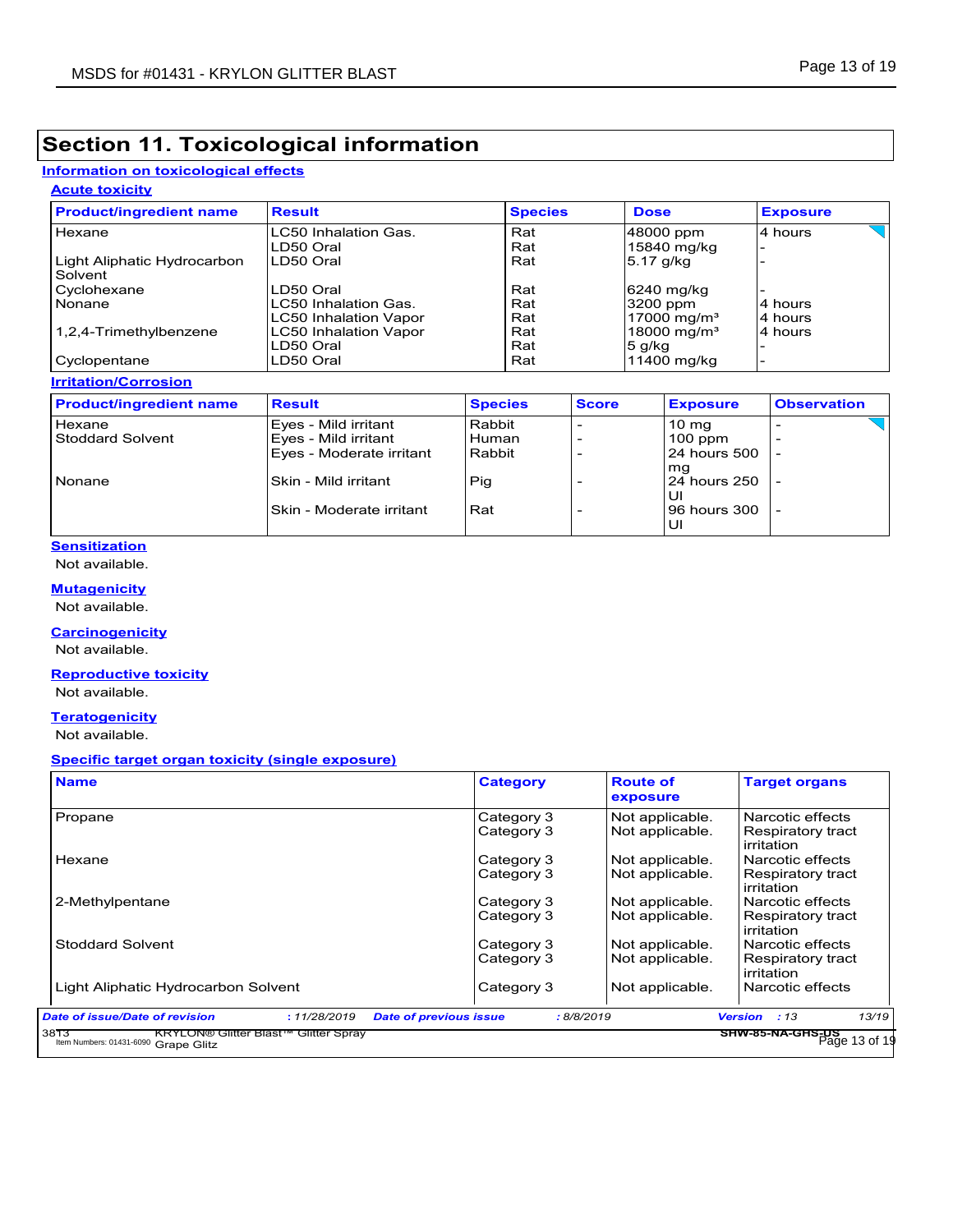|                        | Category 3 | Not applicable. | Respiratory tract<br>irritation |
|------------------------|------------|-----------------|---------------------------------|
| 3-Methylpentane        | Category 3 | Not applicable. | Narcotic effects                |
|                        | Category 3 | Not applicable. | Respiratory tract<br>irritation |
| 2,3-Dimethylbutane     | Category 3 | Not applicable. | Narcotic effects                |
|                        | Category 3 | Not applicable. | Respiratory tract<br>irritation |
| Cyclohexane            | Category 3 | Not applicable. | Narcotic effects                |
|                        | Category 3 | Not applicable. | Respiratory tract<br>irritation |
| 2,2-Dimethylbutane     | Category 3 | Not applicable. | Narcotic effects                |
|                        | Category 3 | Not applicable. | Respiratory tract<br>irritation |
| Nonane                 | Category 3 | Not applicable. | Narcotic effects                |
|                        | Category 3 | Not applicable. | Respiratory tract<br>irritation |
| 1,2,4-Trimethylbenzene | Category 3 | Not applicable. | Respiratory tract<br>irritation |
| Cyclopentane           | Category 3 | Not applicable. | Narcotic effects                |
|                        | Category 3 | Not applicable. | Respiratory tract<br>irritation |

#### **Specific target organ toxicity (repeated exposure)**

| <b>Name</b>                         | <b>Category</b> | <b>Route of</b><br>exposure | <b>Target organs</b> |
|-------------------------------------|-----------------|-----------------------------|----------------------|
| Propane                             | Category 2      | Not determined              | Not determined       |
| <b>Hexane</b>                       | Category 2      | Not determined              | Not determined       |
| 2-Methylpentane                     | Category 2      | Not determined              | Not determined       |
| <b>Stoddard Solvent</b>             | Category 1      | Not determined              | Not determined       |
| Light Aliphatic Hydrocarbon Solvent | Category 2      | Not determined              | Not determined       |
| 3-Methylpentane                     | Category 2      | Not determined              | Not determined       |
| 2,3-Dimethylbutane                  | Category 2      | Not determined              | Not determined       |
| Cyclohexane                         | Category 2      | Not determined              | Not determined       |
| 2,2-Dimethylbutane                  | Category 2      | Not determined              | Not determined       |
| Nonane                              | Category 2      | Not determined              | Not determined       |
| Cyclopentane                        | Category 2      | Not determined              | Not determined       |

#### **Aspiration hazard**

| <b>Name</b>                         | <b>Result</b>                         |
|-------------------------------------|---------------------------------------|
| Propane                             | ASPIRATION HAZARD - Category 1        |
| Hexane                              | ASPIRATION HAZARD - Category 1        |
| 2-Methylpentane                     | ASPIRATION HAZARD - Category 1        |
| <b>Stoddard Solvent</b>             | ASPIRATION HAZARD - Category 1        |
| Light Aliphatic Hydrocarbon Solvent | ASPIRATION HAZARD - Category 1        |
| 3-Methylpentane                     | ASPIRATION HAZARD - Category 1        |
| 2,3-Dimethylbutane                  | ASPIRATION HAZARD - Category 1        |
| Cyclohexane                         | ASPIRATION HAZARD - Category 1        |
| 2,2-Dimethylbutane                  | <b>ASPIRATION HAZARD - Category 1</b> |
| Nonane                              | ASPIRATION HAZARD - Category 1        |
| 1,2,4-Trimethylbenzene              | <b>ASPIRATION HAZARD - Category 1</b> |
| Cyclopentane                        | ASPIRATION HAZARD - Category 1        |

#### **Information on the likely routes of exposure :** Not available.

## **Potential acute health effects**

### **Eye contact :** Causes serious eye irritation.

| Date of issue/Date of revision               |                                             | 11/28/2019 | <b>Date of previous issue</b> | 8/8/2019 | <b>Version</b> : 13                      | 14/19 |
|----------------------------------------------|---------------------------------------------|------------|-------------------------------|----------|------------------------------------------|-------|
| 3813<br>Item Numbers: 01431-6090 Grape Glitz | <b>KRYLON® Glitter Blast™ Glitter Sprav</b> |            |                               |          | <b>SHW-85-NA-GHS-US</b><br>Page 14 of 19 |       |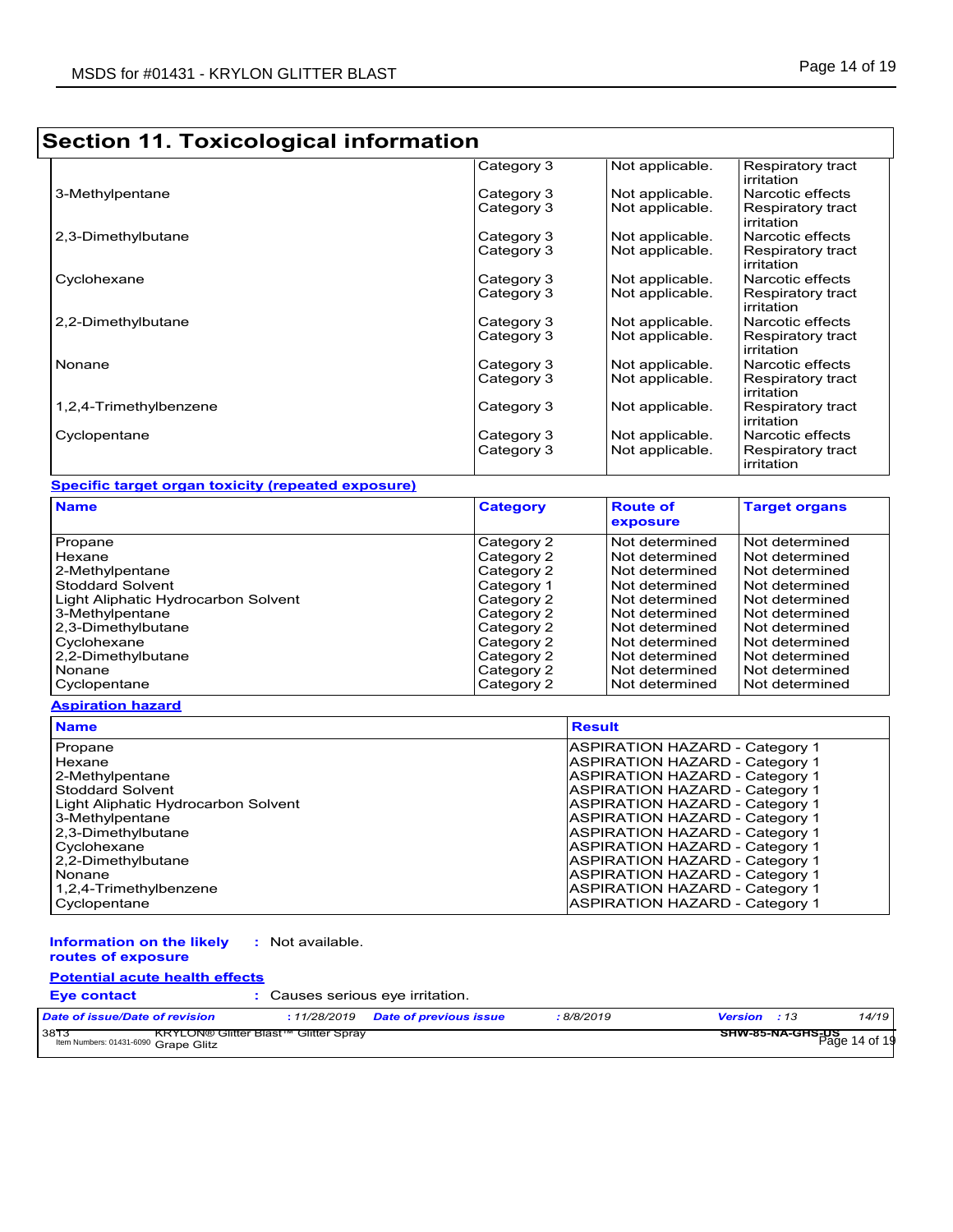| <b>Inhalation</b><br>dizziness. May cause respiratory irritation.                                                                                                                                                                                                                            | : Can cause central nervous system (CNS) depression. May cause drowsiness or     |
|----------------------------------------------------------------------------------------------------------------------------------------------------------------------------------------------------------------------------------------------------------------------------------------------|----------------------------------------------------------------------------------|
|                                                                                                                                                                                                                                                                                              |                                                                                  |
| <b>Skin contact</b><br>Causes skin irritation.                                                                                                                                                                                                                                               |                                                                                  |
| <b>Ingestion</b><br>enters airways.                                                                                                                                                                                                                                                          | Can cause central nervous system (CNS) depression. May be fatal if swallowed and |
| <b>Symptoms related to the physical, chemical and toxicological characteristics</b>                                                                                                                                                                                                          |                                                                                  |
| : Adverse symptoms may include the following:<br><b>Eye contact</b><br>pain or irritation<br>watering<br>redness                                                                                                                                                                             |                                                                                  |
| <b>Inhalation</b><br>: Adverse symptoms may include the following:<br>respiratory tract irritation<br>coughing<br>nausea or vomiting<br>headache<br>drowsiness/fatigue<br>dizziness/vertigo<br>unconsciousness<br>reduced fetal weight<br>increase in fetal deaths<br>skeletal malformations |                                                                                  |
| <b>Skin contact</b><br>Adverse symptoms may include the following:<br>irritation<br>redness<br>reduced fetal weight<br>increase in fetal deaths<br>skeletal malformations                                                                                                                    |                                                                                  |
| <b>Ingestion</b><br>Adverse symptoms may include the following:<br>nausea or vomiting<br>reduced fetal weight<br>increase in fetal deaths<br>skeletal malformations                                                                                                                          |                                                                                  |
| Delayed and immediate effects and also chronic effects from short and long term exposure<br><b>Short term exposure</b>                                                                                                                                                                       |                                                                                  |
| <b>Potential immediate</b><br>: Not available.<br>effects                                                                                                                                                                                                                                    |                                                                                  |
| <b>Potential delayed effects</b><br>: Not available.<br><u>Long term exposure</u>                                                                                                                                                                                                            |                                                                                  |
| <b>Potential immediate</b><br>: Not available.<br>effects                                                                                                                                                                                                                                    |                                                                                  |
| : Not available.<br><b>Potential delayed effects</b>                                                                                                                                                                                                                                         |                                                                                  |
| <b>Potential chronic health effects</b>                                                                                                                                                                                                                                                      |                                                                                  |
| Not available.                                                                                                                                                                                                                                                                               |                                                                                  |
| <b>General</b>                                                                                                                                                                                                                                                                               | : Causes damage to organs through prolonged or repeated exposure.                |
| : No known significant effects or critical hazards.<br><b>Carcinogenicity</b>                                                                                                                                                                                                                |                                                                                  |
| No known significant effects or critical hazards.<br><b>Mutagenicity</b>                                                                                                                                                                                                                     |                                                                                  |
| Suspected of damaging the unborn child.<br><b>Teratogenicity</b>                                                                                                                                                                                                                             |                                                                                  |
| <b>Developmental effects</b><br>: No known significant effects or critical hazards.<br>: Suspected of damaging fertility.<br><b>Fertility effects</b>                                                                                                                                        |                                                                                  |
|                                                                                                                                                                                                                                                                                              |                                                                                  |
| Date of issue/Date of revision<br>: 11/28/2019<br><b>Date of previous issue</b>                                                                                                                                                                                                              | : 8/8/2019<br>15/19<br><b>Version</b><br>:13                                     |

| 3813<br><b>KRYLON® Glitter Blast™ Glitter Spray</b> |                                               |
|-----------------------------------------------------|-----------------------------------------------|
| Item Numbers: 01431-6090 Grape Glitz                | <b>SHW-85-NA-GHS-US</b><br>Page 15 or reserve |
|                                                     |                                               |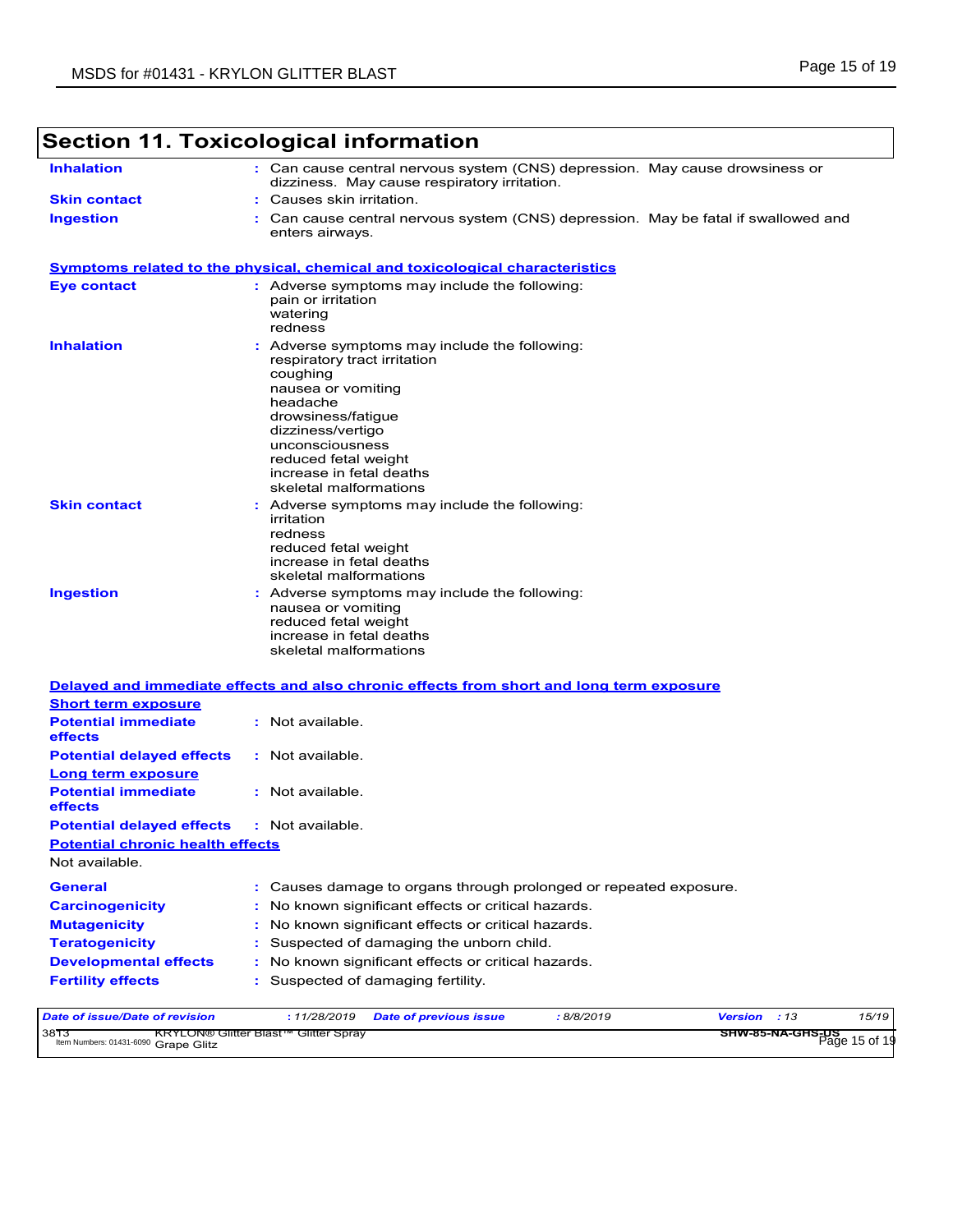**Numerical measures of toxicity** Not available. **Acute toxicity estimates**

## **Section 12. Ecological information**

**Toxicity**

| __________                                      |                                                                                                           |                                                                                                                          |                                  |
|-------------------------------------------------|-----------------------------------------------------------------------------------------------------------|--------------------------------------------------------------------------------------------------------------------------|----------------------------------|
| <b>Product/ingredient name</b>                  | <b>Result</b>                                                                                             | <b>Species</b>                                                                                                           | <b>Exposure</b>                  |
| Hexane<br>Cyclohexane<br>1,2,4-Trimethylbenzene | Acute LC50 2500 µg/l Fresh water<br>Acute LC50 4530 µg/l Fresh water<br>Acute LC50 4910 µg/l Marine water | <b>Fish - Pimephales promelas</b><br><b>Fish - Pimephales promelas</b><br>Crustaceans - Elasmopus<br>pectenicrus - Adult | 96 hours<br>96 hours<br>48 hours |
|                                                 | Acute LC50 7720 µg/l Fresh water                                                                          | <b>Fish - Pimephales promelas</b>                                                                                        | 96 hours                         |

#### **Persistence and degradability**

| <b>Product/ingredient name</b> | <b>Aquatic half-life</b> | <b>Photolysis</b> | <b>Biodegradability</b> |
|--------------------------------|--------------------------|-------------------|-------------------------|
| <b>Nonane</b>                  |                          |                   | Readily                 |

#### **Bioaccumulative potential**

| <b>Product/ingredient name</b> | $LogP_{ow}$              | <b>BCF</b> | <b>Potential</b> |
|--------------------------------|--------------------------|------------|------------------|
| Hexane                         |                          | 501.187    | high             |
| Light Aliphatic Hydrocarbon    | $\overline{\phantom{0}}$ | 10 to 2500 | high             |
| Solvent                        |                          |            |                  |
| Cyclohexane                    |                          | 167        | low              |
| Nonane                         |                          | 105        | low              |
| 1,2,4-Trimethylbenzene         |                          | 243        | low              |
| Cyclopentane                   |                          | 70.8       | low              |

#### **Mobility in soil**

**Soil/water partition coefficient (KOC) :** Not available.

**Other adverse effects :** No known significant effects or critical hazards.

## **Section 13. Disposal considerations**

The generation of waste should be avoided or minimized wherever possible. Disposal of this product, solutions and any by-products should at all times comply with the requirements of environmental protection and waste disposal legislation and any regional local authority requirements. Dispose of surplus and non-recyclable products via a licensed waste disposal contractor. Waste should not be disposed of untreated to the sewer unless fully compliant with the requirements of all authorities with jurisdiction. Waste packaging should be recycled. Incineration or landfill should only be considered when recycling is not feasible. This material and its container must be disposed of in a safe way. Empty containers or liners may retain some product residues. Do not puncture or incinerate container. **Disposal methods :**

| Date of issue/Date of revision                                                              | 11/28/2019 | <b>Date of previous issue</b> | 8/8/2019 | <b>Version</b> : 13                      | 16/19 |
|---------------------------------------------------------------------------------------------|------------|-------------------------------|----------|------------------------------------------|-------|
| 3873<br><b>KRYLON® Glitter Blast™ Glitter Spray</b><br>Item Numbers: 01431-6090 Grape Glitz |            |                               |          | <b>SHW-85-NA-GHS-DS</b><br>Page 16 of 19 |       |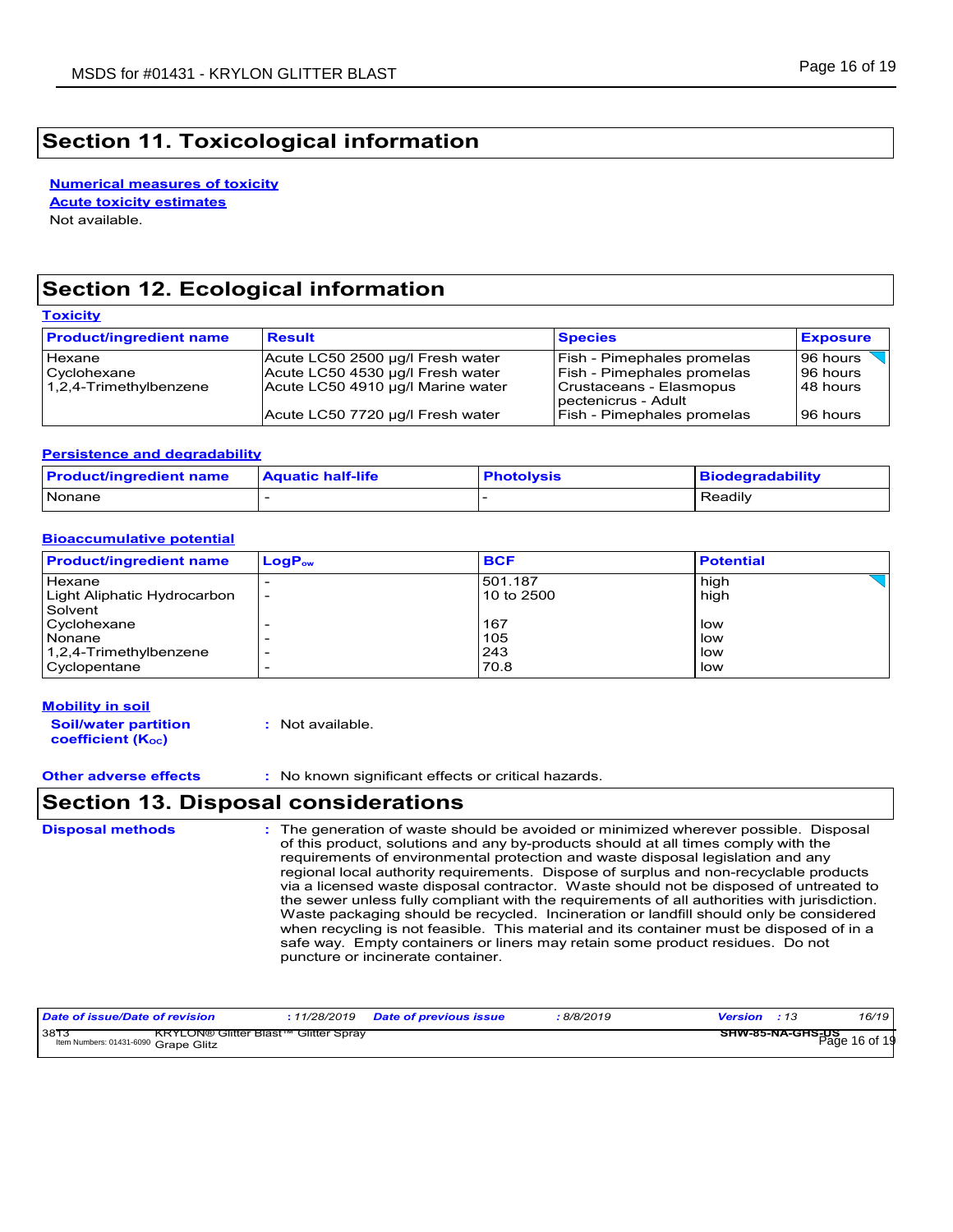|                                                                                        | <b>DOT</b><br><b>Classification</b>        | <b>TDG</b><br><b>Classification</b>                                                                                                                                                                                                                                                                                                                                                                  | <b>Mexico</b><br><b>Classification</b> | <b>IATA</b>            | <b>IMDG</b>                                                                                                                                                                                                                                                                 |
|----------------------------------------------------------------------------------------|--------------------------------------------|------------------------------------------------------------------------------------------------------------------------------------------------------------------------------------------------------------------------------------------------------------------------------------------------------------------------------------------------------------------------------------------------------|----------------------------------------|------------------------|-----------------------------------------------------------------------------------------------------------------------------------------------------------------------------------------------------------------------------------------------------------------------------|
| <b>UN number</b>                                                                       | <b>UN1950</b>                              | <b>UN1950</b>                                                                                                                                                                                                                                                                                                                                                                                        | <b>UN1950</b>                          | <b>UN1950</b>          | <b>UN1950</b>                                                                                                                                                                                                                                                               |
| <b>UN proper</b><br>shipping name                                                      | <b>AEROSOLS</b>                            | <b>AEROSOLS</b>                                                                                                                                                                                                                                                                                                                                                                                      | <b>AEROSOLS</b>                        | AEROSOLS,<br>flammable | <b>AEROSOLS</b>                                                                                                                                                                                                                                                             |
| <b>Transport</b><br>hazard class(es)                                                   | 2.1                                        | 2.1                                                                                                                                                                                                                                                                                                                                                                                                  | 2.1                                    | 2.1                    | 2.1                                                                                                                                                                                                                                                                         |
| <b>Packing group</b>                                                                   |                                            |                                                                                                                                                                                                                                                                                                                                                                                                      |                                        |                        |                                                                                                                                                                                                                                                                             |
| <b>Environmental</b><br>hazards                                                        | No.                                        | No.                                                                                                                                                                                                                                                                                                                                                                                                  | No.                                    | No.                    | No.                                                                                                                                                                                                                                                                         |
| <b>Additional</b><br><i>information</i>                                                | $\overline{\phantom{a}}$<br><b>ERG No.</b> | Product classified<br>as per the<br>following sections<br>of the<br>Transportation of<br>Dangerous Goods<br>Requlations:<br>2.13-2.17 (Class<br>2).<br><b>ERG No.</b>                                                                                                                                                                                                                                | <b>ERG No.</b>                         |                        | <b>Emergency</b><br>schedules F-D, S-<br>U                                                                                                                                                                                                                                  |
|                                                                                        | 126                                        | 126                                                                                                                                                                                                                                                                                                                                                                                                  | 126                                    |                        |                                                                                                                                                                                                                                                                             |
| <b>Special precautions for user :</b>                                                  |                                            | consider container sizes. The presence of a shipping description for a particular<br>mode of transport (sea, air, etc.), does not indicate that the product is packaged<br>of the person offering the product for transport. People loading and unloading<br>dangerous goods must be trained on all of the risks deriving from the substances<br>and on all actions in case of emergency situations. |                                        |                        | Multi-modal shipping descriptions are provided for informational purposes and do not<br>suitably for that mode of transport. All packaging must be reviewed for suitability prior<br>to shipment, and compliance with the applicable regulations is the sole responsibility |
| <b>Transport in bulk according</b><br>to Annex II of MARPOL and<br>the <b>IBC</b> Code | Not available.<br>÷.                       |                                                                                                                                                                                                                                                                                                                                                                                                      |                                        |                        |                                                                                                                                                                                                                                                                             |
|                                                                                        |                                            | <b>Proper shipping name</b>                                                                                                                                                                                                                                                                                                                                                                          | : Not available.                       |                        |                                                                                                                                                                                                                                                                             |
|                                                                                        | <b>Ship type</b>                           |                                                                                                                                                                                                                                                                                                                                                                                                      | : Not available.                       |                        |                                                                                                                                                                                                                                                                             |
|                                                                                        |                                            | <b>Pollution category</b>                                                                                                                                                                                                                                                                                                                                                                            | : Not available.                       |                        |                                                                                                                                                                                                                                                                             |

## **Section 14. Transport information**

## **Section 15. Regulatory information**

#### **SARA 313**

SARA 313 (40 CFR 372.45) supplier notification can be found on the Environmental Data Sheet.

#### **California Prop. 65**

WARNING: This product contains chemicals known to the State of California to cause cancer and birth defects or other reproductive harm.

#### **International regulations**

| Date of issue/Date of revision                                                              |  | 8/8/2019 <del>:</del> | <b>Version</b> : 13               | 17/19 |
|---------------------------------------------------------------------------------------------|--|-----------------------|-----------------------------------|-------|
| 3813<br><b>KRYLON® Glitter Blast™ Glitter Spray</b><br>Item Numbers: 01431-6090 Grape Glitz |  |                       | SHW-85-NA-GHS-DS<br>Page 17 of 19 |       |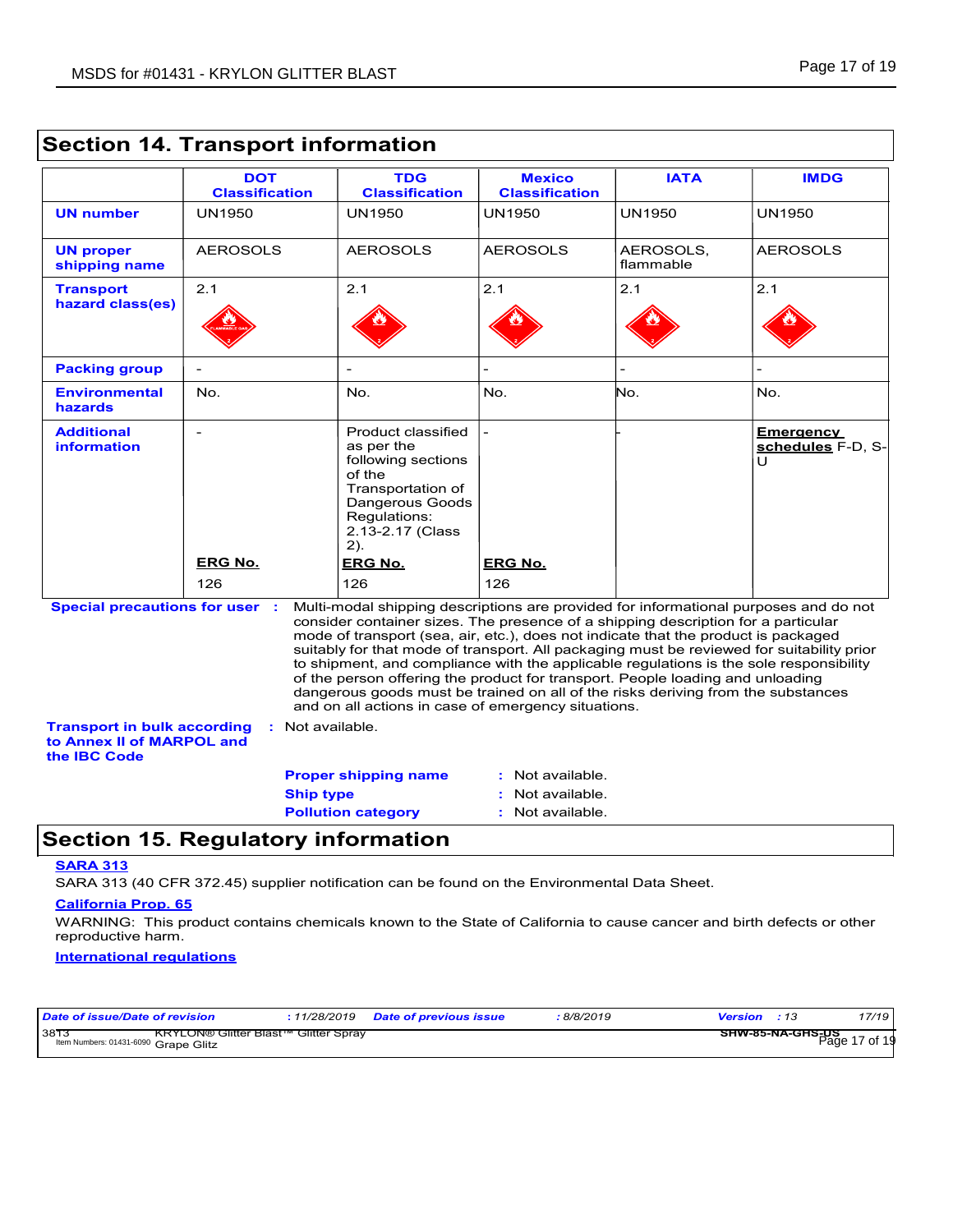# **Section 15. Regulatory information**

| <b>International lists</b> | <b>Australia inventory (AICS): Not determined.</b>           |
|----------------------------|--------------------------------------------------------------|
|                            | China inventory (IECSC): Not determined.                     |
|                            | Japan inventory (ENCS): Not determined.                      |
|                            | Japan inventory (ISHL): Not determined.                      |
|                            | Korea inventory (KECI): Not determined.                      |
|                            | New Zealand Inventory of Chemicals (NZIoC): Not determined.  |
|                            | <b>Philippines inventory (PICCS): Not determined.</b>        |
|                            | Taiwan Chemical Substances Inventory (TCSI): Not determined. |
|                            | Thailand inventory: Not determined.                          |
|                            | Turkey inventory: Not determined.                            |
|                            | Vietnam inventory: Not determined.                           |
|                            |                                                              |

## **Section 16. Other information**

**Hazardous Material Information System (U.S.A.)**



**The customer is responsible for determining the PPE code for this material. For more information on HMIS® Personal Protective Equipment (PPE) codes, consult the HMIS® Implementation Manual.**

**Caution: HMIS® ratings are based on a 0-4 rating scale, with 0 representing minimal hazards or risks, and 4 representing significant hazards or risks. Although HMIS® ratings and the associated label are not required on SDSs or products leaving a facility under 29 CFR 1910.1200, the preparer may choose to provide them. HMIS® ratings are to be used with a fully implemented HMIS® program. HMIS® is a registered trademark and service mark of the American Coatings Association, Inc.**

**Procedure used to derive the classification**

| <b>Classification</b>                                                 | <b>Justification</b>   |
|-----------------------------------------------------------------------|------------------------|
| FLAMMABLE AEROSOLS - Category 1                                       | IOn basis of test data |
| GASES UNDER PRESSURE - Compressed gas                                 | Calculation method     |
| SKIN CORROSION/IRRITATION - Category 2                                | Calculation method     |
| SERIOUS EYE DAMAGE/ EYE IRRITATION - Category 2A                      | Calculation method     |
| TOXIC TO REPRODUCTION (Fertility) - Category 2                        | Calculation method     |
| TOXIC TO REPRODUCTION (Unborn child) - Category 2                     | Calculation method     |
| SPECIFIC TARGET ORGAN TOXICITY (SINGLE EXPOSURE) (Respiratory tract   | l Calculation method   |
| irritation) - Category 3                                              |                        |
| SPECIFIC TARGET ORGAN TOXICITY (SINGLE EXPOSURE) (Narcotic effects) - | Calculation method     |
| Category 3                                                            |                        |
| SPECIFIC TARGET ORGAN TOXICITY (REPEATED EXPOSURE) - Category 1       | Calculation method     |
| <b>ASPIRATION HAZARD - Category 1</b>                                 | Calculation method     |
| <b>History</b>                                                        |                        |

| Date of printing                         | : 11/28/2019 |
|------------------------------------------|--------------|
| Date of issue/Date of<br><b>revision</b> | : 11/28/2019 |
| Date of previous issue                   | : 8/8/2019   |
| <b>Version</b>                           | : 13         |

|                                                                                                                               |  | 11/28/2019 | Date of previous issue | 8/8/2019 | Version                               | 18/19 |
|-------------------------------------------------------------------------------------------------------------------------------|--|------------|------------------------|----------|---------------------------------------|-------|
| Date of issue/Date of revision<br>3813<br><b>KRYLON® Glitter Blast™ Glitter Spray</b><br>Item Numbers: 01431-6090 Grape Glitz |  |            |                        |          | ——— SHW-85-NA-GHS-DS<br>Page 18 of 19 |       |